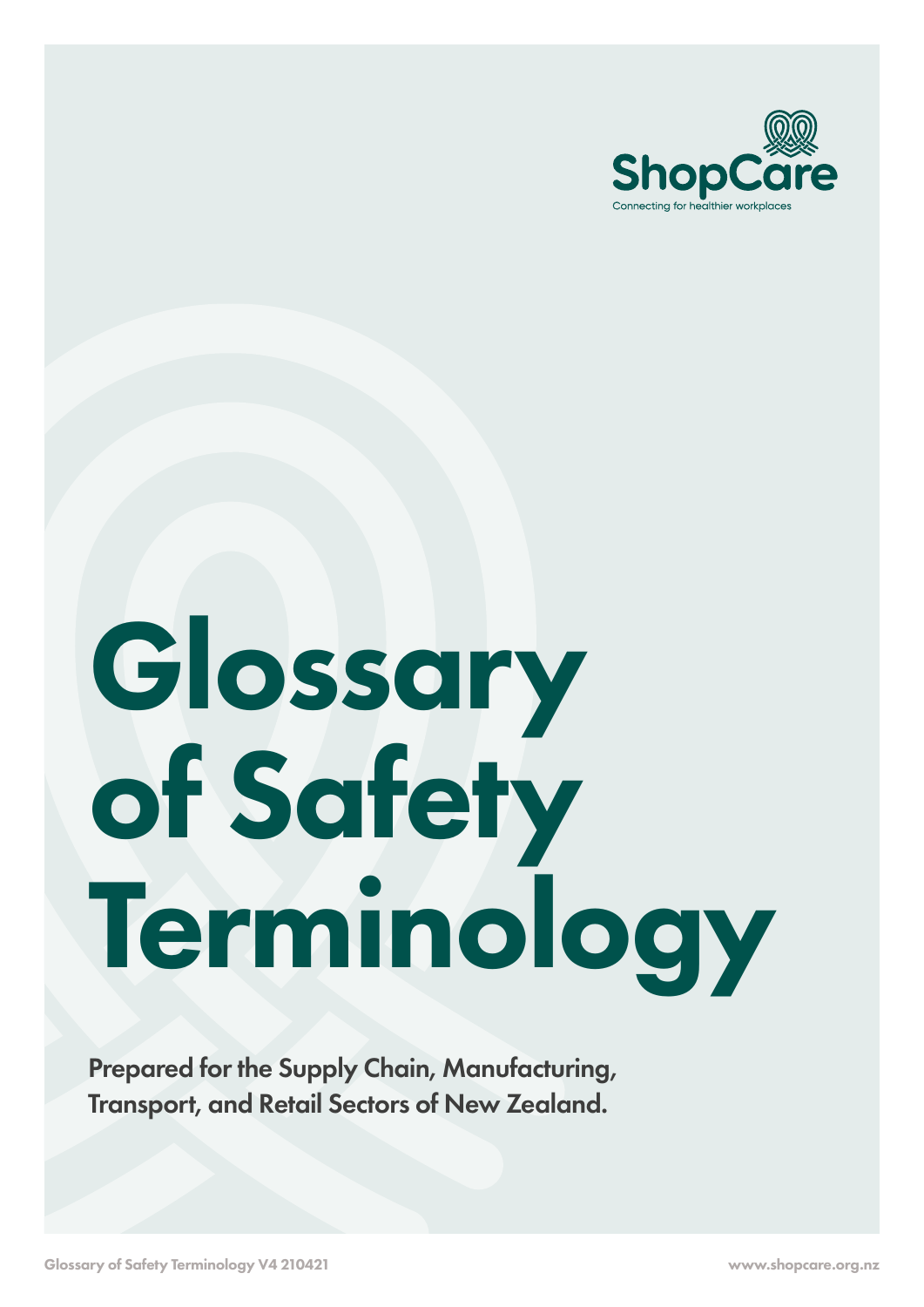

## **Contents**

| A         | 4                        |
|-----------|--------------------------|
| B         | $\overline{\mathcal{A}}$ |
| C         | 5                        |
| D         | 7                        |
| Е         | 9                        |
| F         | 10                       |
| G         | 10                       |
| н         | 11                       |
| I         | 12                       |
| J         | 12                       |
| K         | 13                       |
| L         | 13                       |
| M         | 13                       |
| N         | 14                       |
| $\bullet$ | 15                       |
| P         | 15                       |
| Q         | 17                       |
| R         | 17                       |
| S         | 18                       |
| T         | 21                       |
| U         | 21                       |
| V         | 21                       |
| W         | 22                       |

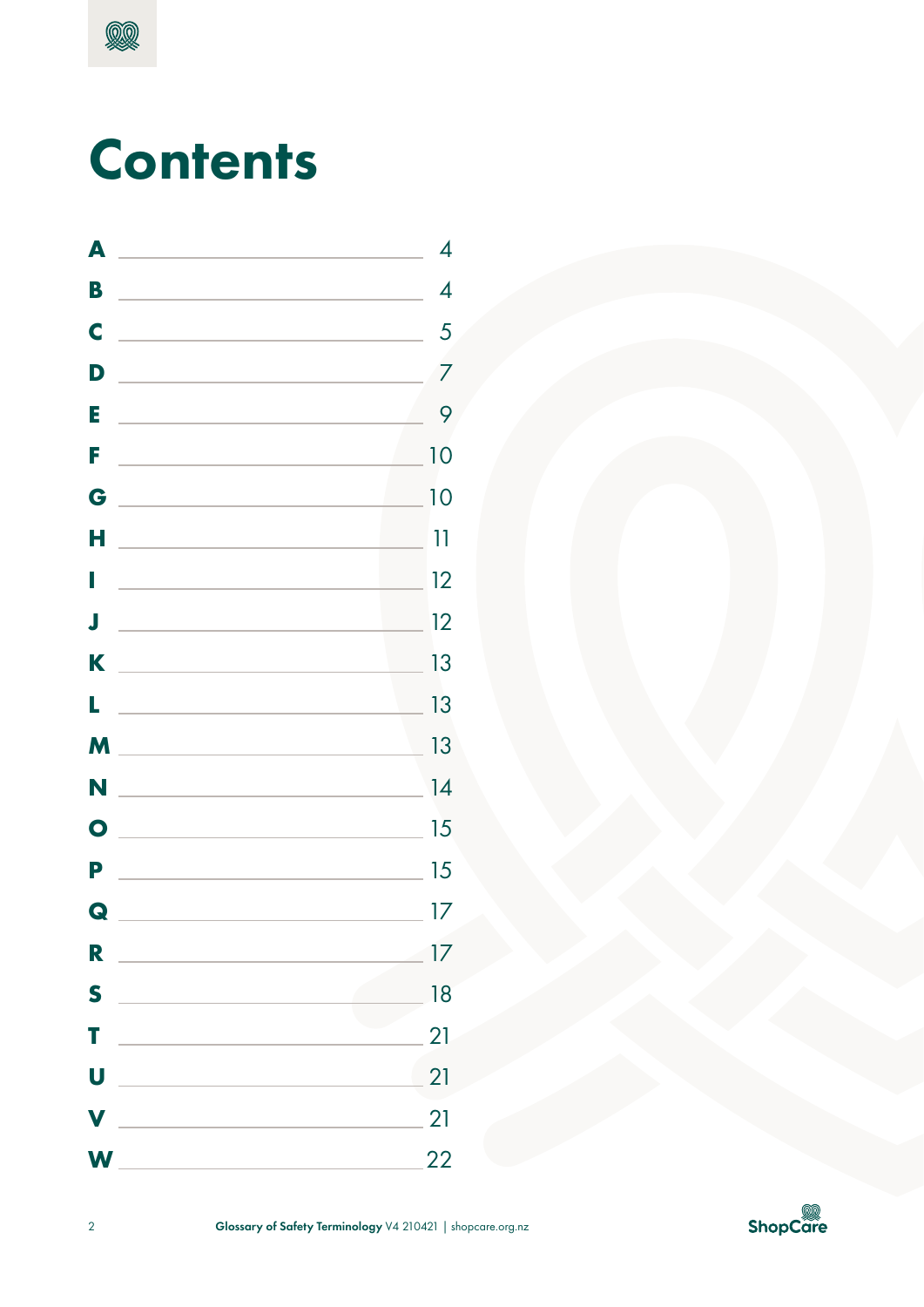

## Introduction

This glossary is intended as a quick reference to definitions of general health and safety terms which are in common usage.

The definitions include those pertaining to functional safety, in addition to general occupational health and safety matters.

The glossary is put forward as guidance only and is not claimed to be exhaustive. The terms acknowledge the source of the definition, as below:

#### **WorkSafe New Zealand**

worksafe.govt.nz/the-toolshed/definitions-and-acronyms/Managing worksite traffic good practise guidelines (2020) – yet to be published

#### **New Zealand Legislation: Health and Safety at Work Act 2015**

www.legislation.govt.nz/act/public/2015/0070/latest/DLM5976685.html

#### **ACC**

www.acc.co.nz/assets/provider/2b3781de19/acc6075-moving-guide-glossary.pdf

#### **Safe Work Australia:**

www.safeworkaustralia.gov.au/glossary

#### **Ministry of Transport**

www.transport.govt.nz/mot-resources/new-road-safety-resources/glossary-and-references

#### **The Organisation for Economic Co-operation and Development (OECD)**

www.oecd.org/gov/risk/Critical-Risks-Recommendation.pdf

#### **WebMD**

www.webmd.com/lung/coronavirus-glossary#1

#### **GS1 & Australian Logistics Council**

www.gs1au.org/api/sharepointlibrary/download ?g=My8y,LzIwMjEgNzoxNjow,OSB BTXxnczFhd S1nbG9zc2FyeS1hdXN0cmFsa WFuLXRyYW,5zcG9ydC1hbmQtbG9naXN0aWNzLnBkZnxmaWxl

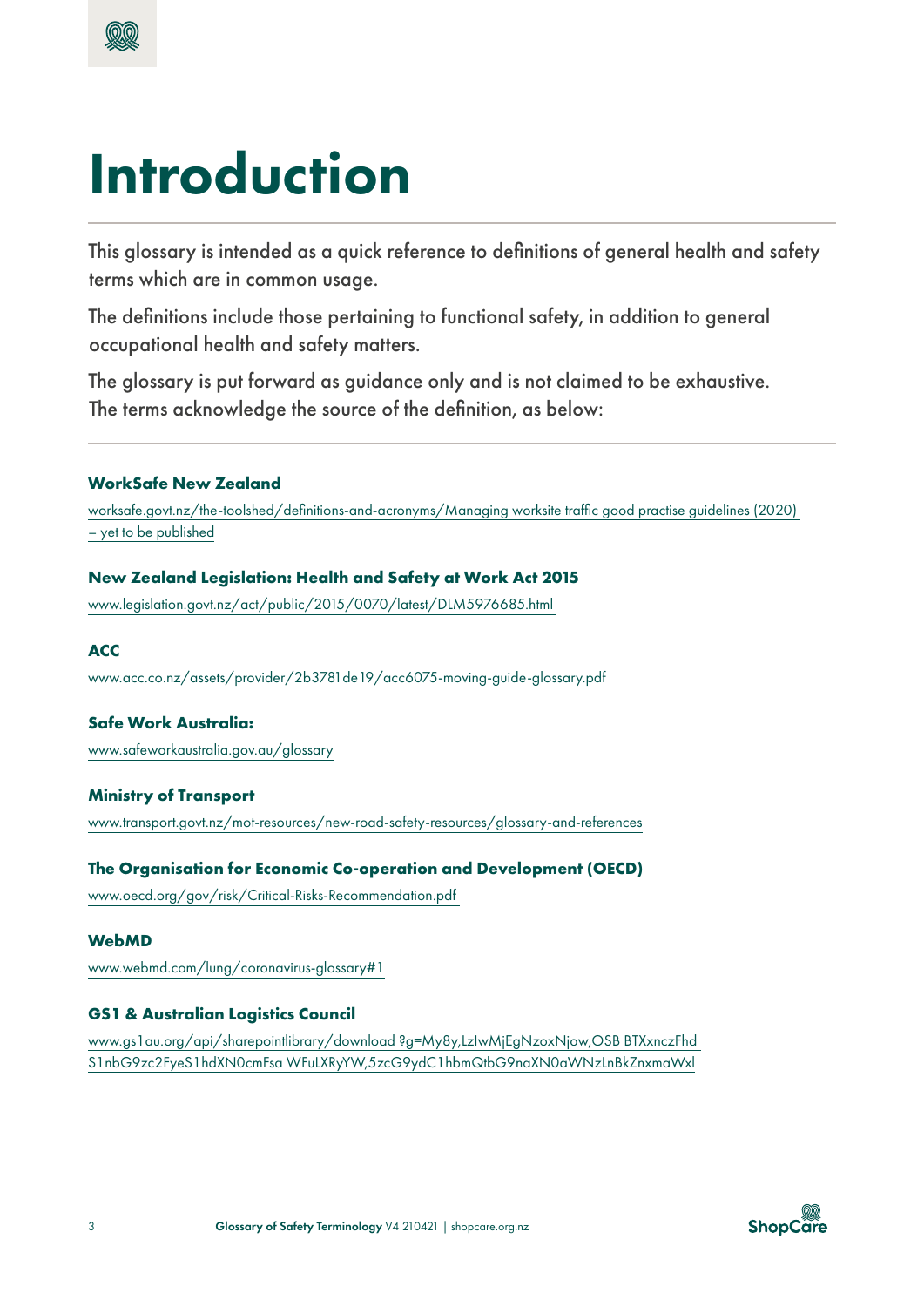<span id="page-3-0"></span>

| <b>ACC</b>                              | Accident Compensation Corporation continued by section 259 of the Accident<br>Compensation Act 2001.                                                                                                                                                                                                                                         |
|-----------------------------------------|----------------------------------------------------------------------------------------------------------------------------------------------------------------------------------------------------------------------------------------------------------------------------------------------------------------------------------------------|
| <b>Accelerated</b><br><b>Silicosis</b>  | A form of silicosis which develops over a short period (1 to 10 years) from<br>inhalation of very high concentrations of respirable crystalline silica (RCS).                                                                                                                                                                                |
|                                         | <b>Acoustic Barrier</b> A solid structure that reduces sound or noise.                                                                                                                                                                                                                                                                       |
| Act                                     | A law passed by Parliament. Before an Act is passed it is called a Bill.                                                                                                                                                                                                                                                                     |
| <b>Administrative</b><br><b>Control</b> | A method of work, a process or a procedure designed to minimise risk, but does<br>not include an engineering control, or the use of personal protective equipment.                                                                                                                                                                           |
| <b>Approved Code</b><br>of Practice     | Sets out WorkSafe's expectations about how to comply with legal duties<br>imposed by HSWA and regulations. Other practices can be used to achieve<br>compliance if the level of health and safety is equivalent to, or higher, to that in<br>an ACOP.                                                                                        |
| <b>Arrival</b>                          | Arrival Time and Arrival Location of the Cargo.                                                                                                                                                                                                                                                                                              |
| <b>Asymptomatic</b>                     | Not showing any symptoms (signs of disease or illness). Some people without<br>any symptoms still have and can spread the coronavirus. They're asymptomatic<br>but contagious. Fever, cough, and shortness of breath are the main symptoms<br>of COVID-19. Call your healthcare provider or a UVA clinic if you have any of<br>the symptoms. |
| <b>Audit</b>                            | A check of specific programme components to assess whether planned<br>or scheduled activities are carried out.                                                                                                                                                                                                                               |
| <b>Backroom</b>                         | A storage area for excess products kept on hand to restock the sales<br>floor as needed.                                                                                                                                                                                                                                                     |
| <b>Bagger</b>                           | A retail clerk or associate who bags customers' purchases at the check stand.                                                                                                                                                                                                                                                                |
| <b>Benchmarking</b>                     | A performance standard against which operating performance is<br>measured, which is used to identify performance improvements and best<br>practices in an industry.                                                                                                                                                                          |
| <b>Bin</b>                              | A merchandising container for bulk product display. See warehouse slot.                                                                                                                                                                                                                                                                      |
| <b>Box Cutter</b>                       | A knife-like device with a sharp blade used to open boxes.                                                                                                                                                                                                                                                                                   |
| <b>Brand</b>                            | A product that is uniquely labelled by a manufacturer, private label or national<br>brands, for example.                                                                                                                                                                                                                                     |
| <b>Bullying and</b><br>Cyberbullying    | The use of superior strength, position or influence to intimidate. Bullying that<br>occurs through any electronic form such as texts, photos, pictures, recordings.                                                                                                                                                                          |
| <b>Bunker</b>                           | A refrigerated, open display case used to merchandise products, primarily in<br>frozen food and dairy departments.                                                                                                                                                                                                                           |
|                                         |                                                                                                                                                                                                                                                                                                                                              |



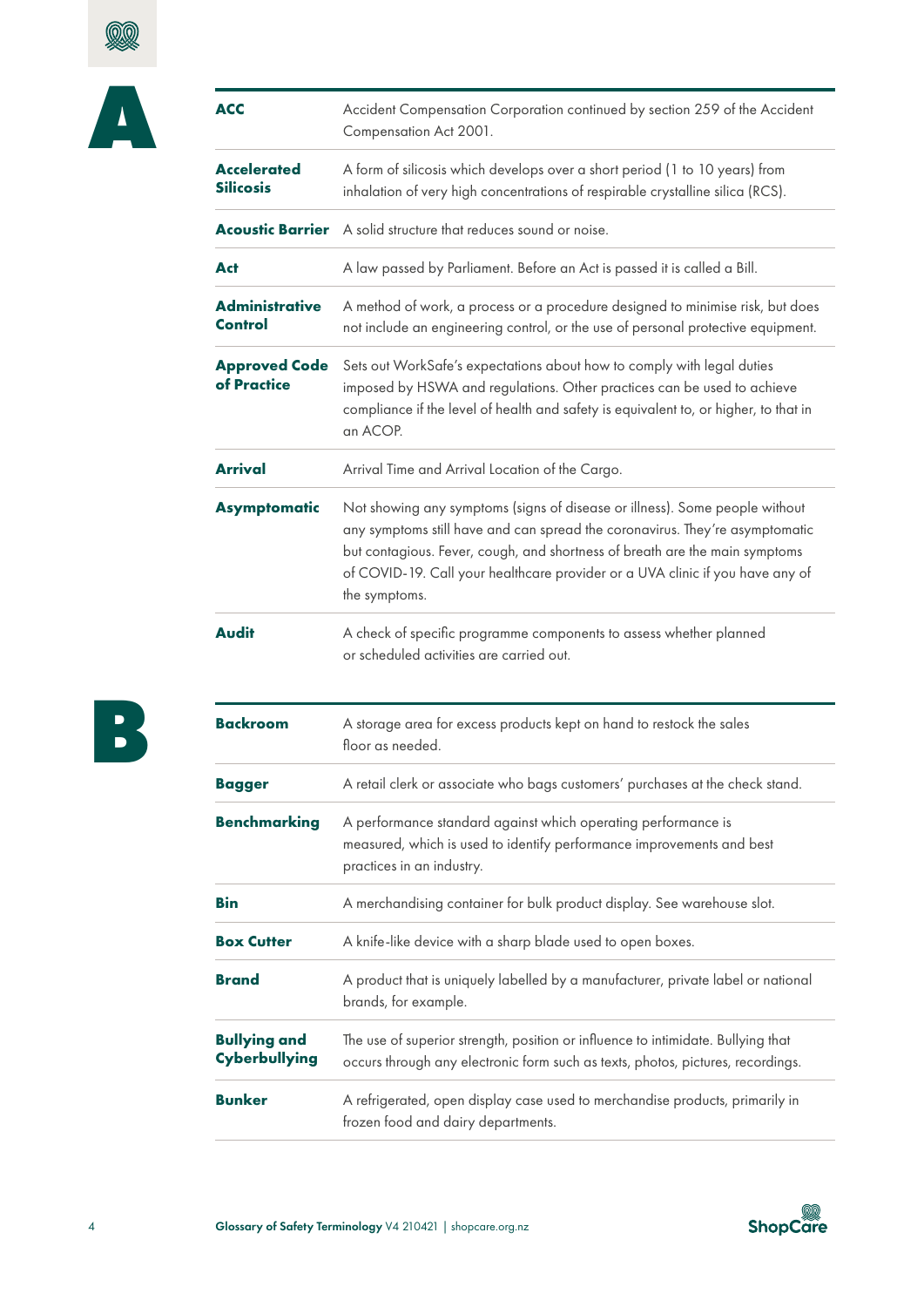**C**

<span id="page-4-0"></span>

| <b>Business</b><br>Is the process involved in creating a system of prevention and recovery from<br><b>Continuity</b><br>potential threats to a company. The plan ensures that personnel and assets are<br><b>Planning (BCP)</b><br>protected and are able to function quickly in the event of a disaster.                                                                 |                                                                                                                                                                                                                                                                             |  |
|---------------------------------------------------------------------------------------------------------------------------------------------------------------------------------------------------------------------------------------------------------------------------------------------------------------------------------------------------------------------------|-----------------------------------------------------------------------------------------------------------------------------------------------------------------------------------------------------------------------------------------------------------------------------|--|
| <b>Business</b><br><b>Undertaking</b>                                                                                                                                                                                                                                                                                                                                     | The usual meanings are:<br>business: an activity usually carried out with the intention of making<br>٠<br>a profit or gain.<br>undertaking: an activity that is non-commercial in nature (e.g., certain<br>٠<br>activities of a local authority or a not-for-profit group). |  |
| <b>Cage</b>                                                                                                                                                                                                                                                                                                                                                               | A secure area used to store selected products, such as cigarettes and aerosols.                                                                                                                                                                                             |  |
| <b>Cargo</b>                                                                                                                                                                                                                                                                                                                                                              | Cargo defines all the goods carried in the transport process and referred<br>to in a Transport Instruction.                                                                                                                                                                 |  |
| Carriage/<br>Four-wheeled baskets that customers use to transport merchandise to the<br>Shopping cart/<br>checkout counters.<br>Trolley/<br><b>Trundler</b>                                                                                                                                                                                                               |                                                                                                                                                                                                                                                                             |  |
| <b>Carrier</b>                                                                                                                                                                                                                                                                                                                                                            | A registered, licensed truck or rail company, which transports merchandise from<br>one point to another.                                                                                                                                                                    |  |
| Carton                                                                                                                                                                                                                                                                                                                                                                    | Typically, a cardboard or plastic box used for storage or shipping of goods.                                                                                                                                                                                                |  |
| <b>Cash Handling</b><br>All operations that involve taking in or sending out money. Includes bonding<br>employees; cash controls; coin shortages; making change at the checkout;<br>forms; store deposits for banks.                                                                                                                                                      |                                                                                                                                                                                                                                                                             |  |
| Cashier/<br>Checker                                                                                                                                                                                                                                                                                                                                                       | A front-end employee who rings up, totals, and collects for a customer's order.<br>Also known as a cashier.                                                                                                                                                                 |  |
| Casualty                                                                                                                                                                                                                                                                                                                                                                  | A person who sustained fatal, serious, or minor injuries.                                                                                                                                                                                                                   |  |
| <b>Certificate of</b><br><b>Fitness (CoF)</b>                                                                                                                                                                                                                                                                                                                             | A mandatory check to establish whether a commercial motor vehicle<br>is roadworthy.                                                                                                                                                                                         |  |
| <b>Chain of</b><br>The chain of responsibility is a policy concept used to place obligations on all<br><b>Responsibility</b><br>parties in the transport supply chain or across transport industries generally.                                                                                                                                                           |                                                                                                                                                                                                                                                                             |  |
| <b>Checkout</b><br>Front-end operations, including the selection and training of checkers and<br><b>Operations</b><br>baggers; parcel pickup and carryout services; front end scheduling; productivity;<br>checkout equipment, including grocery bags, shopping carts, etc.; the universal<br>product code, scanning and the electronic checkout; mandatory item pricing. |                                                                                                                                                                                                                                                                             |  |
|                                                                                                                                                                                                                                                                                                                                                                           | Code of Practice Recommended procedures and techniques for compliance with the requirements<br>of an Act.                                                                                                                                                                   |  |
| <b>Collision</b><br>Avoidance<br><b>Technology</b>                                                                                                                                                                                                                                                                                                                        | The technology used on vehicles to prevent or reduce the severity of collisions<br>with other vehicles, pedestrians, or objects.                                                                                                                                            |  |

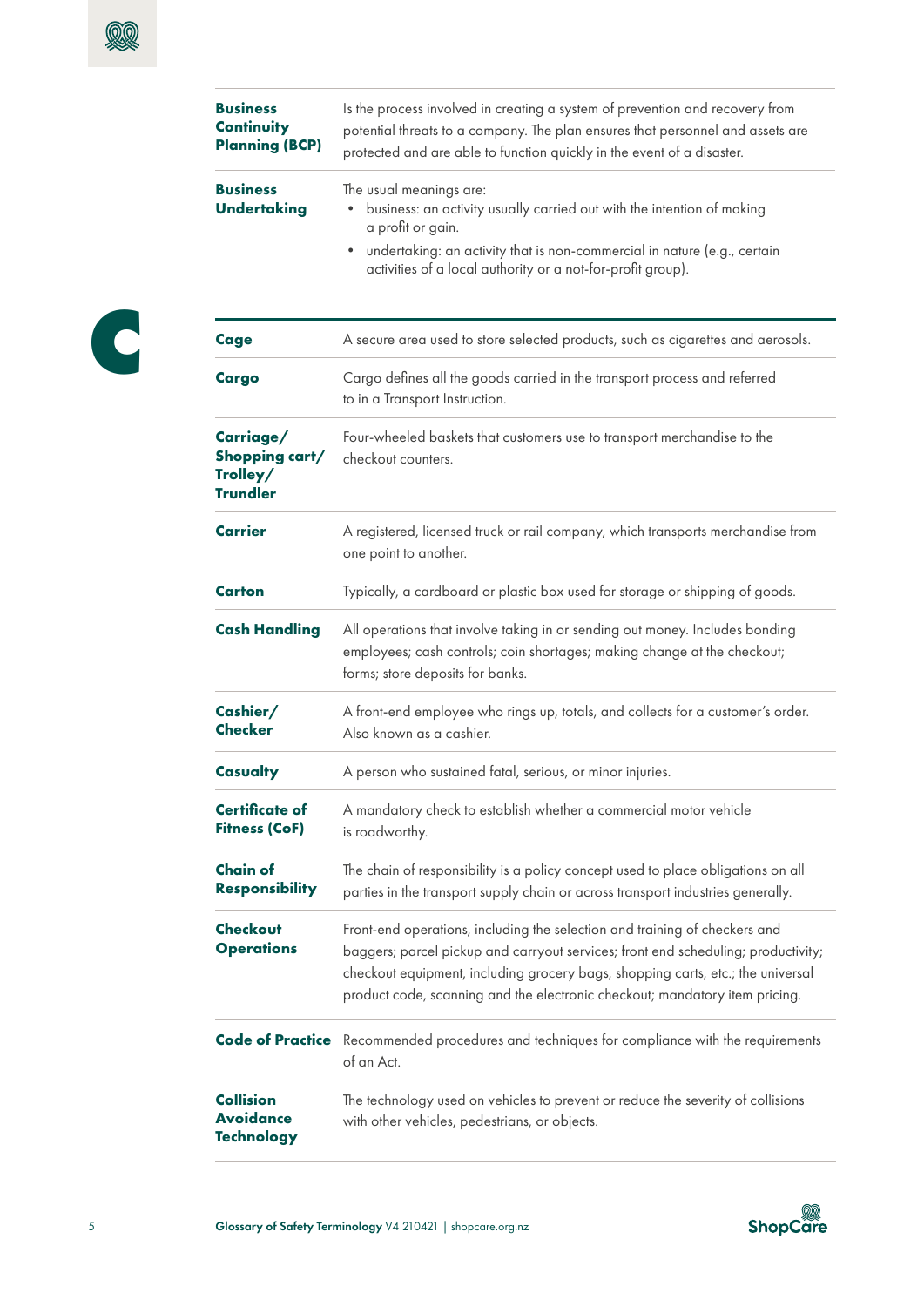

| <b>Compactor</b>                                                                                                                         | A device used to crush dry or wet waste. Often found in many stores in two<br>separate units - one compactor for paper and cardboard, and one for all<br>other materials.                                                                                                                                                                                     |  |  |
|------------------------------------------------------------------------------------------------------------------------------------------|---------------------------------------------------------------------------------------------------------------------------------------------------------------------------------------------------------------------------------------------------------------------------------------------------------------------------------------------------------------|--|--|
| <b>Competent</b><br><b>Person</b>                                                                                                        | In these guidelines, a Competent Person is someone who has the relevant<br>knowledge, experience, and skill to carry out a particular task using appropriate<br>techniques and procedures; and:                                                                                                                                                               |  |  |
|                                                                                                                                          | has a relevant qualification proving that they have the knowledge,<br>٠<br>experience, and skill required; or                                                                                                                                                                                                                                                 |  |  |
|                                                                                                                                          | evidence (such as training records) has been kept by the PCBU to<br>demonstrate that the person has the required knowledge, experience,<br>and skill.                                                                                                                                                                                                         |  |  |
| <b>Compressor</b>                                                                                                                        | Equipment fuelled with compressed gas that runs a refrigerator.                                                                                                                                                                                                                                                                                               |  |  |
| <b>Confirmed Case</b>                                                                                                                    | Someone tested and confirmed to have COVID-19.                                                                                                                                                                                                                                                                                                                |  |  |
| <b>Consignee</b>                                                                                                                         | The recipient of a shipment of goods.                                                                                                                                                                                                                                                                                                                         |  |  |
| <b>Consignment</b>                                                                                                                       | Items offered for sale on cash or short-term credit basis.                                                                                                                                                                                                                                                                                                    |  |  |
| <b>Consignor</b>                                                                                                                         | In a consignment view $/$ scenario, the entity who will ship the physical shipment.                                                                                                                                                                                                                                                                           |  |  |
| <b>Consumer</b>                                                                                                                          | An end-user of any product or service. A shopper or customer. The final link in<br>the chain of the product distribution: manufacturing, selling, wholesaling,<br>retailing, consuming.                                                                                                                                                                       |  |  |
| <b>Contact Tracing</b>                                                                                                                   | A disease control measure. Public health workers known as contact tracers work<br>with infected people to identify anyone, they had close contact with while they<br>were contagious. The exposed contacts are then informed that they might be<br>carrying the coronavirus and advised to stay home for 14 days while monitoring<br>themselves for symptoms. |  |  |
| <b>Container</b>                                                                                                                         | A train, truck, aeroplane, or ship's cargo van used to transport goods. Maybe<br>refrigerated or controlled-atmosphere units. Standard sizes 10 - , 20-, 24-, 35<br>- and 40-foot units. Also referred to as a Cargo.                                                                                                                                         |  |  |
| <b>Contract of</b><br>Carriage                                                                                                           | A contract between a carrier of goods and the consignor and consignee.<br>Contracts of carriage typically define the rights, duties, and liabilities of parties<br>to the contract, addressing topics such as acts of God and including clauses<br>such as force majeure.                                                                                     |  |  |
| <b>Control</b><br>An action is taken to eliminate or minimise health and safety risks so far<br>Measure<br>as is reasonably practicable. |                                                                                                                                                                                                                                                                                                                                                               |  |  |
| <b>Convection</b><br>Oven                                                                                                                | An oven with circulating air that cooks more uniformly and at lower temperatures<br>than a conventional oven.                                                                                                                                                                                                                                                 |  |  |
| <b>Convenience</b><br><b>Store</b>                                                                                                       | A small, easy-access food store with a limited range of product. Many<br>convenience stores also sell fast food and petrol.                                                                                                                                                                                                                                   |  |  |
| Cooler                                                                                                                                   | A refrigerated holding unit in a warehouse or store for perishables.                                                                                                                                                                                                                                                                                          |  |  |

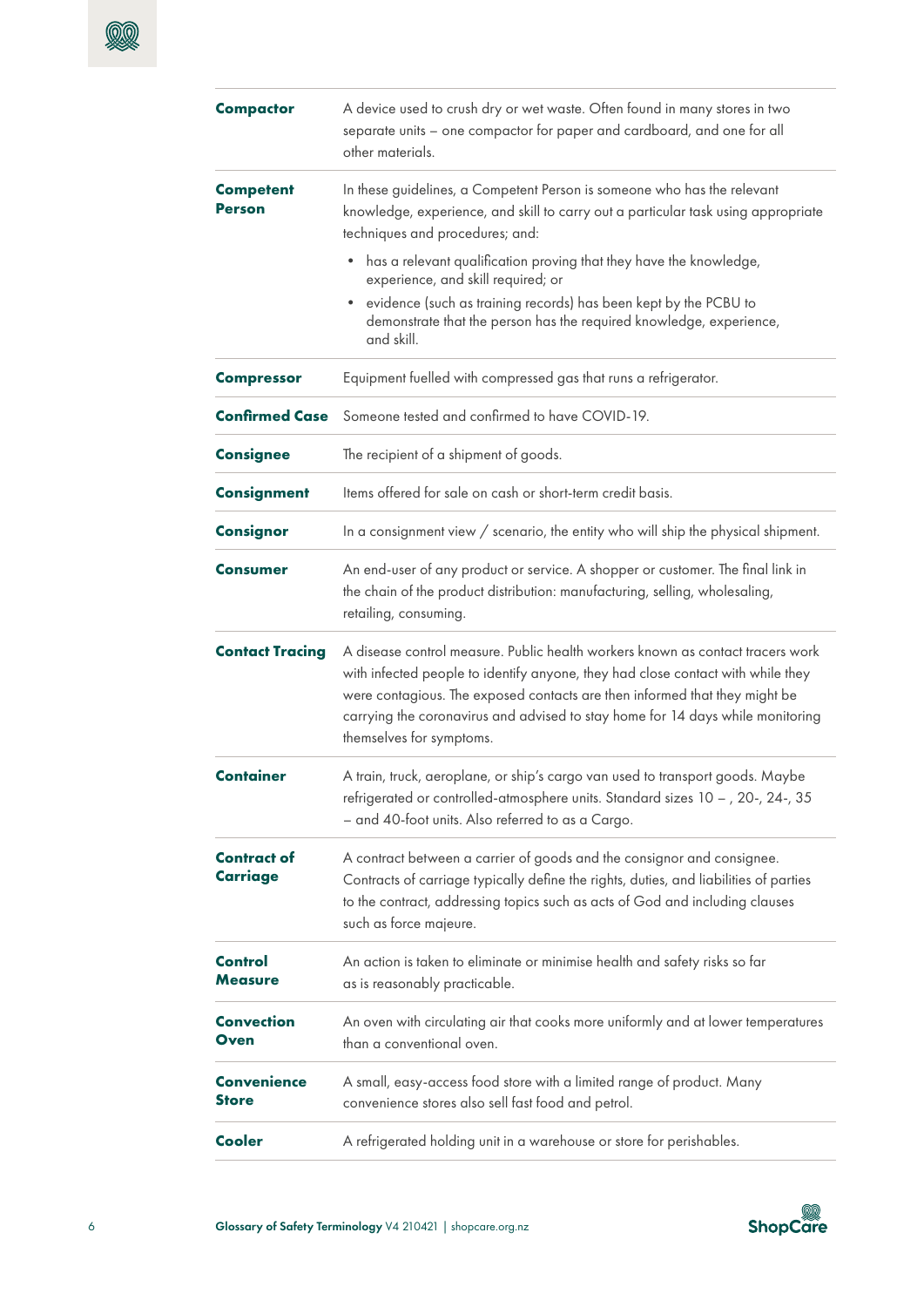<span id="page-6-0"></span>

| <b>Cooperative</b><br>(Co-op) Store                                                                                                                                                                                                                                                                                                                            | A consumer cooperative owned food store operated by corporate<br>management. Multi-store and single-store owners band together to achieve the<br>advantage of chain-like distribution patterns.                                                                                                                                                                                                                                       |  |
|----------------------------------------------------------------------------------------------------------------------------------------------------------------------------------------------------------------------------------------------------------------------------------------------------------------------------------------------------------------|---------------------------------------------------------------------------------------------------------------------------------------------------------------------------------------------------------------------------------------------------------------------------------------------------------------------------------------------------------------------------------------------------------------------------------------|--|
| Copacker                                                                                                                                                                                                                                                                                                                                                       | A contract packager or copacker is a company that uses manufacturer-supplied<br>products and packaging and charges manufacturers per-unit. They may work<br>for several different manufacturers.                                                                                                                                                                                                                                      |  |
| <b>Coronavirus</b><br>A type of virus that looks like a corona (crown) when viewed under a<br>(COVID-19)<br>microscope. There are many different coronaviruses. Most cause mild respiratory<br>infections like the common cold, but others can cause serious illness. The strain of<br>coronavirus that is causing the COVID-19 pandemic is called SARS-CoV-2. |                                                                                                                                                                                                                                                                                                                                                                                                                                       |  |
| An area in a store dedicated to customer services, such as check cashing,<br><b>Courtesy</b><br><b>Counter</b><br>product returns, money orders, lottery tickets, bottle refunds, fax service, Western<br>(Customer<br>Union, etc. Usually located at the front of a store and is always staffed. Also<br>Service)<br>called Service Desk.                     |                                                                                                                                                                                                                                                                                                                                                                                                                                       |  |
| <b>Credits</b>                                                                                                                                                                                                                                                                                                                                                 | Outdated, damaged, or unsalable merchandise where a refund can be<br>obtained from another source.                                                                                                                                                                                                                                                                                                                                    |  |
| <b>Critical Risk</b>                                                                                                                                                                                                                                                                                                                                           | Threats and hazards that pose the most strategically significant risk, as a result<br>of (i) their probability or likelihood and of (ii) the national significance of their<br>disruptive consequences, including sudden onset events (e.g., earthquakes,<br>industrial accidents, terrorist attacks), gradual onset events (e.g., pandemics),<br>and steady-state risks (notably those related to illicit trade or organised crime). |  |
| <b>Cross</b><br><b>Contamination</b>                                                                                                                                                                                                                                                                                                                           | A transfer of bacteria from one product to another by either direct<br>or indirect contact.                                                                                                                                                                                                                                                                                                                                           |  |
| <b>Cross Docking</b>                                                                                                                                                                                                                                                                                                                                           | A process that takes place at a distribution centre where an arriving product/<br>consignment is immediately broken down and reassembled into palletized store<br>orders or moved to a temporary staging area. Product is then loaded onto<br>waiting trucks for store delivery without ever going into storage.                                                                                                                      |  |
| <b>Cross</b><br><b>Merchandising</b><br>(Cross Selling)                                                                                                                                                                                                                                                                                                        | A display of related products, such as cereal and bananas, charcoal briquettes<br>and starter fluid, or pasta and tomato sauces.                                                                                                                                                                                                                                                                                                      |  |
| Dairy/Deli<br><b>Case Extender</b>                                                                                                                                                                                                                                                                                                                             | An insulated container display attached to a refrigerated case that extends into<br>an aisle to stimulate impulse buys.                                                                                                                                                                                                                                                                                                               |  |
| <b>Distribution</b><br><b>Centre (DC)</b>                                                                                                                                                                                                                                                                                                                      | Is a warehouse or other specialized building for a set of products, often with<br>refrigeration or air conditioning, which is stocked with products (goods) to be<br>redistributed to retailers, to wholesalers, or directly to consumers. A distribution<br>centre can also be called a warehouse, a DC, a fulfilment centre.                                                                                                        |  |

**D**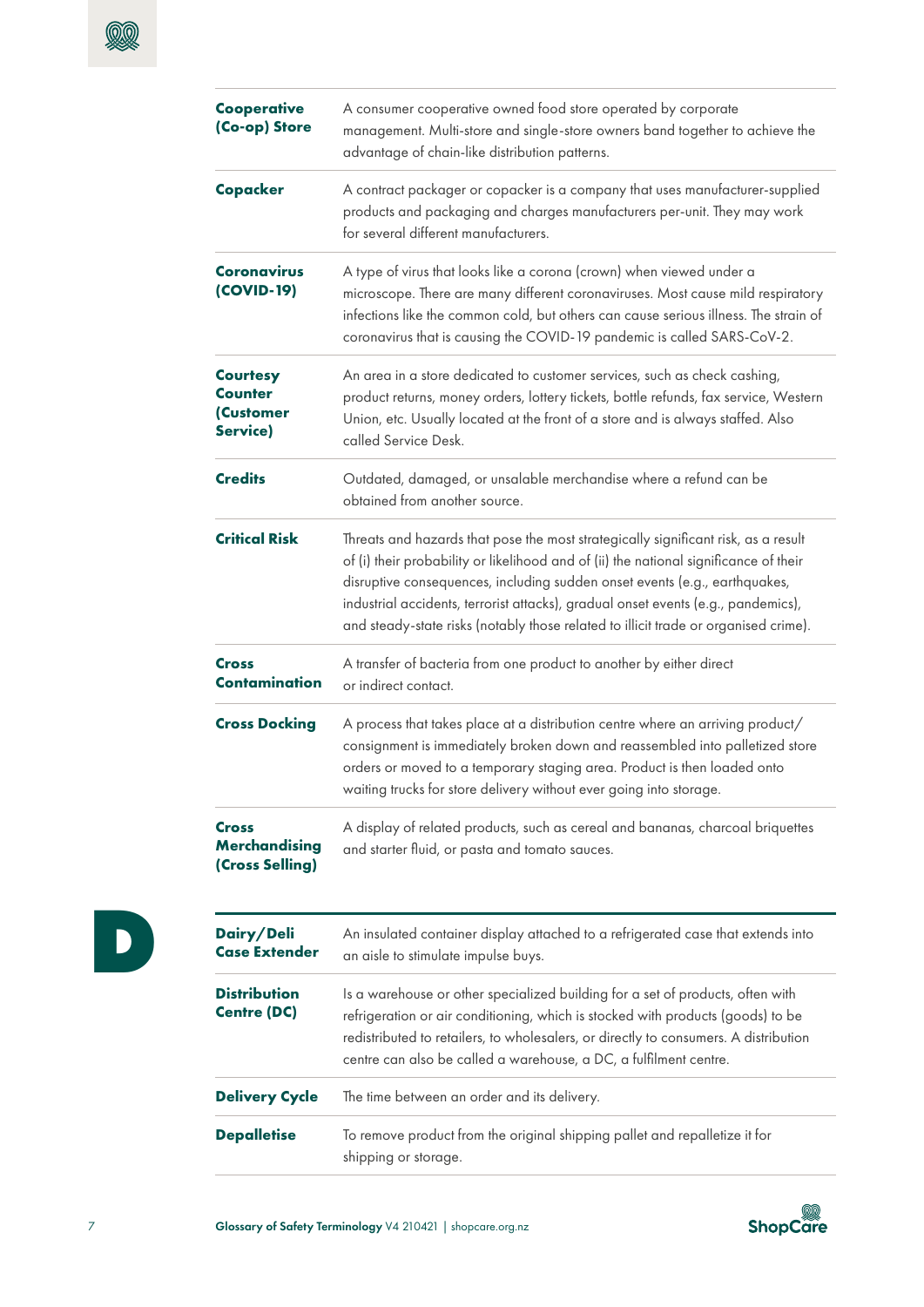| <b>Departure</b>                                                                                                                                                                                         | The act of leaving. Departure Time and Departure Location of the cargo.                                                                                                                                                                                           |  |
|----------------------------------------------------------------------------------------------------------------------------------------------------------------------------------------------------------|-------------------------------------------------------------------------------------------------------------------------------------------------------------------------------------------------------------------------------------------------------------------|--|
| <b>Designated</b><br><b>Agency</b>                                                                                                                                                                       | A government agency (other than WorkSafe) designated to carry out health<br>and safety functions for specific sectors. The designated agencies are Maritime<br>New Zealand for the marine industry and the Civil Aviation Authority for the<br>aviation industry. |  |
| <b>District Health</b><br>A regional organisation responsible for government-funded health services in<br><b>Board (DHB)</b><br>New Zealand.                                                             |                                                                                                                                                                                                                                                                   |  |
| <b>Direct Buyer</b>                                                                                                                                                                                      | A buyer who places orders directly with a manufacturer and bypasses<br>a wholesaler.                                                                                                                                                                              |  |
| <b>Direct Sales</b><br>A group of salespeople employed by a manufacturing company to work<br>Force/Field<br>exclusively in promoting and selling its products.<br><b>Sales</b><br><b>Representatives</b> |                                                                                                                                                                                                                                                                   |  |
| Dispatch/<br><b>Ordering Centre</b>                                                                                                                                                                      | A supply centre department that coordinates product shipments.                                                                                                                                                                                                    |  |
| <b>Display</b>                                                                                                                                                                                           | A merchandising method of highlighting a product by arranging it in a way that<br>attracts the attention of the customer.                                                                                                                                         |  |
| <b>Display Case</b>                                                                                                                                                                                      | A refrigerated or free-standing case for holding products on a sales floor.                                                                                                                                                                                       |  |
|                                                                                                                                                                                                          | Display Module A preassembled kit for merchandise display in aisles or shipped on a pallet.                                                                                                                                                                       |  |
| <b>Distribution</b><br><b>Centre</b>                                                                                                                                                                     | A warehouse used to receive, store and ship products to retailers.                                                                                                                                                                                                |  |
| <b>Distributor</b>                                                                                                                                                                                       | A person or company that supplies products to a retailer through a<br>distribution centre.                                                                                                                                                                        |  |
| Dock                                                                                                                                                                                                     | An area to receive, load and unload shipments.                                                                                                                                                                                                                    |  |
| <b>Dock Plate</b>                                                                                                                                                                                        | A built-in or free-standing metal plate that forms a bridge between a trailer<br>and a loading dock.                                                                                                                                                              |  |
| <b>Dolly</b>                                                                                                                                                                                             | A small handcart with two to four wheels used to move heavy objects.                                                                                                                                                                                              |  |
| <b>DPI Programme</b>                                                                                                                                                                                     | Preventing and Managing Discomfort, Pain, and Injury (an ACC programme).                                                                                                                                                                                          |  |
| <b>Driver</b>                                                                                                                                                                                            | The person who will be undertaking the trip.                                                                                                                                                                                                                      |  |
| <b>Duty</b>                                                                                                                                                                                              | A legal obligation to act responsibly according to the law.                                                                                                                                                                                                       |  |
| <b>Duty Holder</b><br>A person who has a duty under HSWA. There are four types of duty holders -<br>PCBUs, officers, workers and other persons at workplaces.                                            |                                                                                                                                                                                                                                                                   |  |

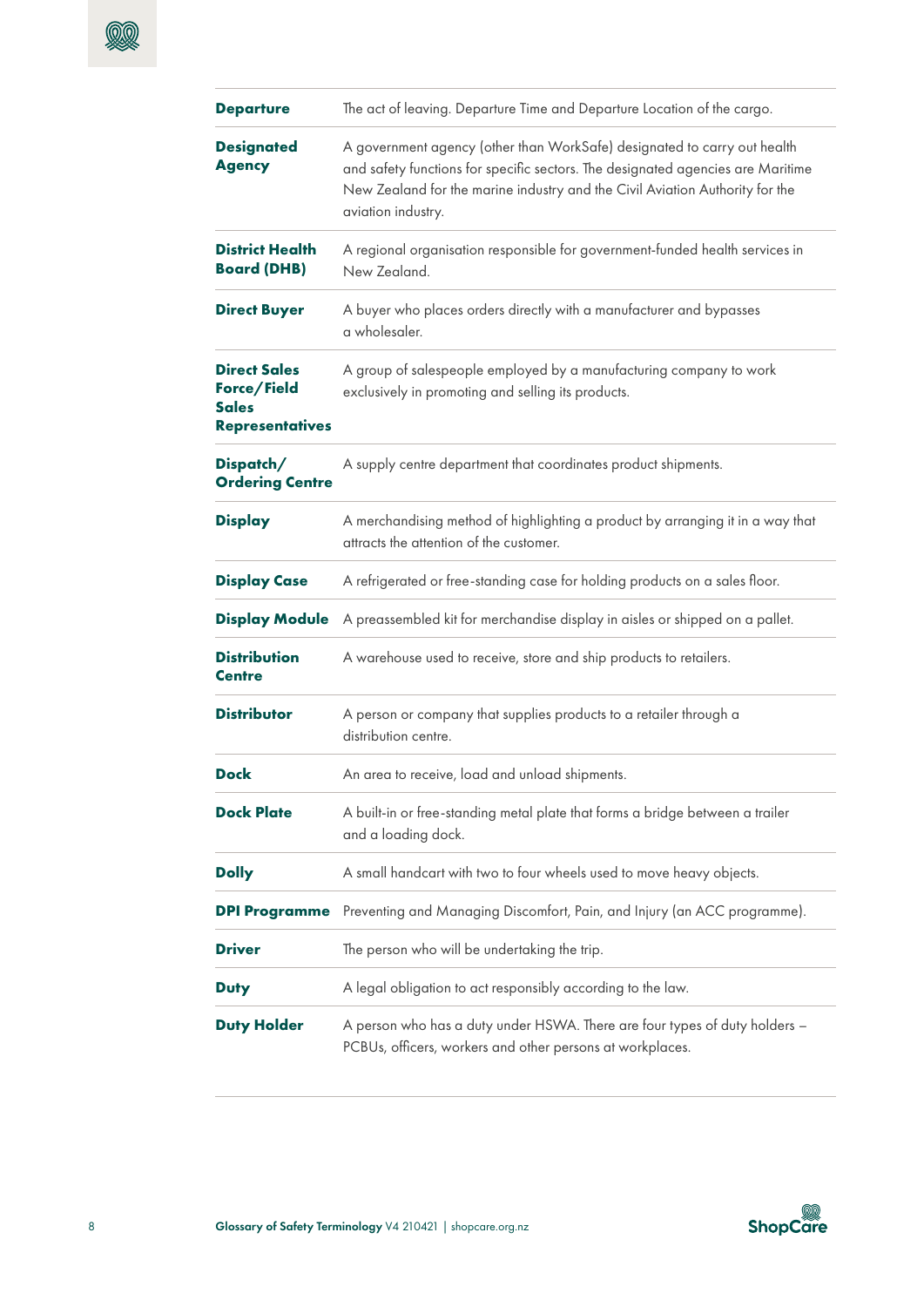<span id="page-8-0"></span>

| <b>Employee</b><br><b>Assistance</b><br><b>Programme</b><br>(EAP)                                                                                                   | EAP providers are available to help employees deal with personal problems<br>that might impact their job performance, health and wellbeing.                                                                                                                                                             |  |
|---------------------------------------------------------------------------------------------------------------------------------------------------------------------|---------------------------------------------------------------------------------------------------------------------------------------------------------------------------------------------------------------------------------------------------------------------------------------------------------|--|
| <b>Educator</b>                                                                                                                                                     | A person who educates others on moving and handling, including providing<br>training and training content.                                                                                                                                                                                              |  |
| <b>Electric Jack</b>                                                                                                                                                | A pallet jack, equipped with a battery that operates under its power to move<br>pallets within a warehouse or store.                                                                                                                                                                                    |  |
| <b>Electronic Shelf</b><br><b>Labels (ESL)</b>                                                                                                                      | Liquid crystal display (LCD) shelf tags linked to a backroom computer and POS<br>system that automatically display price changes.                                                                                                                                                                       |  |
| <b>Electronic</b><br><b>Signature</b><br><b>Capture</b>                                                                                                             | A liquid-crystal touch screen that records a signature as a digital image, which<br>reduces paperwork.                                                                                                                                                                                                  |  |
| <b>Eliminate</b><br>To remove the sources of harm (e.g. equipment, substances or work processes).                                                                   |                                                                                                                                                                                                                                                                                                         |  |
| <b>End Aisle</b><br>Display,<br><b>End Cap, End</b><br><b>Display or Ends</b>                                                                                       | A large merchandise display at the end of an aisle which is a prime selling<br>location for high margin, impulse items.                                                                                                                                                                                 |  |
| <b>Enforceable</b><br><b>Undertaking</b>                                                                                                                            | An agreement between WorkSafe and a duty holder following a breach<br>(including an alleged breach) of HSWA. Once in place, it's legally binding.<br>Generally used as an alternative to prosecution.                                                                                                   |  |
| <b>Engineering</b><br>Means a control measure that is physical; and<br><b>Control</b><br>Includes a mechanical device or process.<br>٠                              |                                                                                                                                                                                                                                                                                                         |  |
| <b>Engage In</b><br><b>Conduct</b>                                                                                                                                  | To do any act or omit to do an act.                                                                                                                                                                                                                                                                     |  |
| <b>Environment</b>                                                                                                                                                  | The setting in which a task will be undertaken, including space, availability of<br>equipment, staffing levels, work culture and other resources.                                                                                                                                                       |  |
| Aids and devices used for moving and handling people, product, or services<br><b>Equipment</b><br>such as hoists, ladders, dollies, etc.                            |                                                                                                                                                                                                                                                                                                         |  |
| <b>Equipment</b><br>An assessment list and schedule of periods for specific items of equipment<br>Check<br>to be checked.                                           |                                                                                                                                                                                                                                                                                                         |  |
| List of all items of equipment held, suppliers, locations, servicing requirements<br><b>Equipment</b><br><b>Register</b><br>and person responsible for maintenance. |                                                                                                                                                                                                                                                                                                         |  |
| <b>Ergonomics</b>                                                                                                                                                   | The study of the relationship between work behaviours, the physical environment<br>where work takes place and the tools used during the work. Ergonomics assists<br>the design of workplaces to ensure they are consistent with the biomechanical,<br>physiological, and psychosocial limits of people. |  |

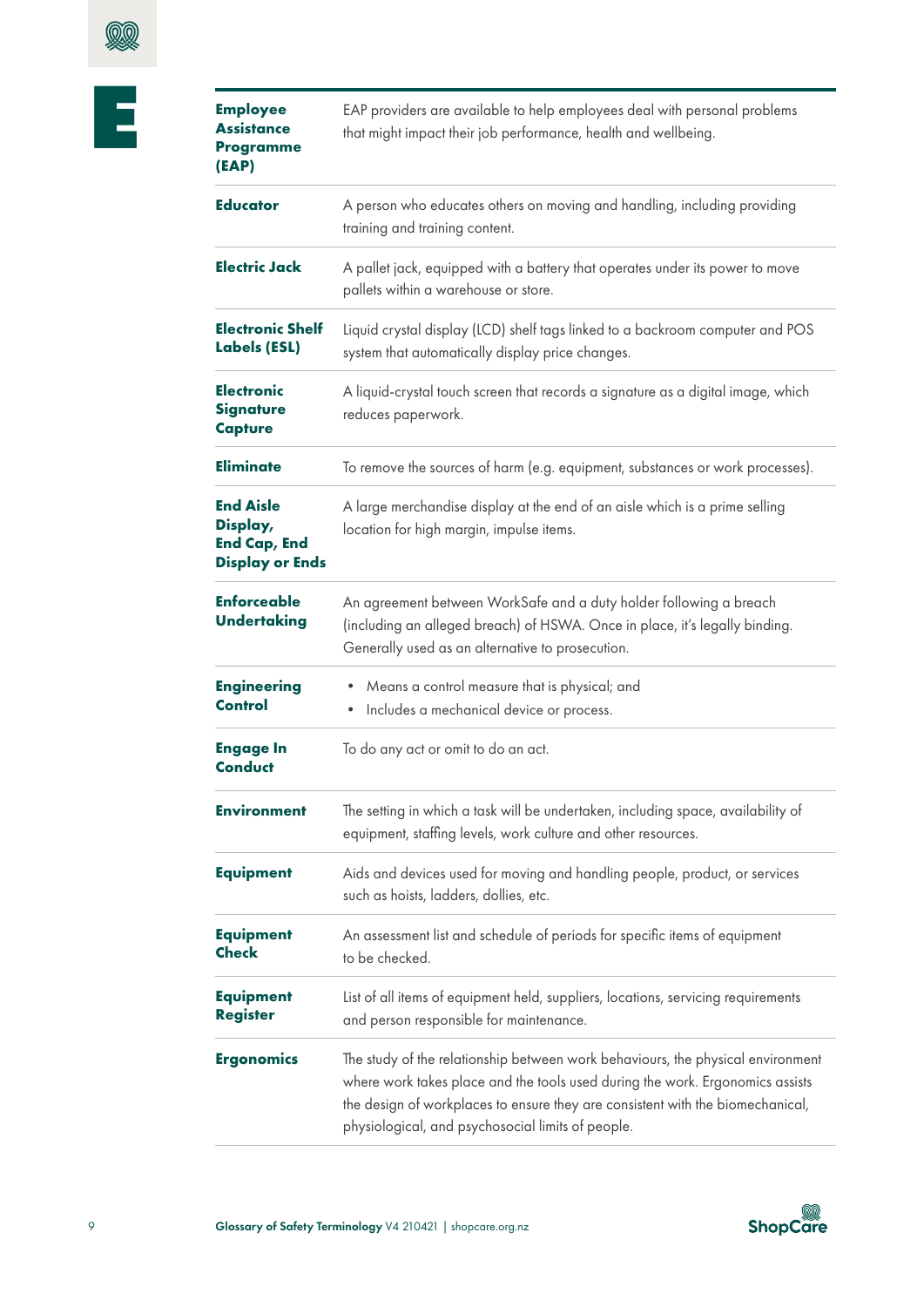<span id="page-9-0"></span>

| <b>Evaluation</b>                                                                                                                                                                       | Systematic and often extensive review and assessment of a programme to<br>assess how well it is working.                                                                                                                                                |  |
|-----------------------------------------------------------------------------------------------------------------------------------------------------------------------------------------|---------------------------------------------------------------------------------------------------------------------------------------------------------------------------------------------------------------------------------------------------------|--|
| <b>Exclusion Zone</b>                                                                                                                                                                   | An area set aside for a specific activity, where only authorised workers can<br>operate, for example, a forklift operating zone.                                                                                                                        |  |
| <b>Exposure</b><br><b>Monitoring</b>                                                                                                                                                    | Means the measurement and evaluation of exposure to a health hazard<br>experienced by a person; and Includes:<br>monitoring of the conditions at the workplace; and<br>٠<br>biological monitoring of people.                                            |  |
| <b>Extenders</b><br>Shelves, tables, or baskets used along with permanent fixtures to increase<br>display space in a department.                                                        |                                                                                                                                                                                                                                                         |  |
| <b>Fact Sheet</b>                                                                                                                                                                       | Provides concise information on a topic.                                                                                                                                                                                                                |  |
| <b>Falling Object</b><br>Is a structure attached to a mobile equipment (e.g. Forklift) to protect the<br><b>Protective</b><br>operator from falling objects.<br><b>Structure (FOPS)</b> |                                                                                                                                                                                                                                                         |  |
| <b>Fatal Injuries</b>                                                                                                                                                                   | Injuries that result in death within 30 days of the incident. Up to and including<br>1974 it comprised injuries that resulted in death within 28 days of the incident.                                                                                  |  |
| <b>Fatigue</b>                                                                                                                                                                          | A state of extreme tiredness. There is increased discomfort and decreased<br>efficiency, with a loss of power or capacity to respond to stimulation. There<br>is a decreased desire for physical or mental effort.                                      |  |
| <b>Floor Care</b>                                                                                                                                                                       | A specific program designed to keep floors clean and attractive.                                                                                                                                                                                        |  |
| Floor<br><b>Merchandiser</b>                                                                                                                                                            | A movable, free-standing fixture, such as a spinner, which revolves; a rack;<br>a fixed, portable unit; a floor stand; a disposable, cardboard unit; a prepack; a<br>disposable display with products inside; and folding tables; for special displays. |  |
| <b>Forklift</b>                                                                                                                                                                         | A vehicle with projecting prongs that slide under a pallet to move merchandise<br>in a warehouse or store.                                                                                                                                              |  |
| <b>Force</b>                                                                                                                                                                            | The amount of physical effort required to perform a task.                                                                                                                                                                                               |  |
| <b>Freezer</b>                                                                                                                                                                          | An enclosed, refrigerated storage area that preserves frozen products below 0<br>degrees Celsius (0°C).                                                                                                                                                 |  |
| <b>Freezer Burn</b>                                                                                                                                                                     | The loss of moisture that affects frozen food. The white or grey spots caused by<br>improper packing or food handling.                                                                                                                                  |  |
| <b>Full Container</b><br>Load                                                                                                                                                           | A full container load shipment is when a shipper contracts the transportation of<br>an entire container. The cargo occupies the full container.                                                                                                         |  |
| Generator                                                                                                                                                                               | The large motor designed to run cash registers and emergency lighting when<br>normal power is lost.                                                                                                                                                     |  |

Display shelves and racks that form aisles in a retail store.





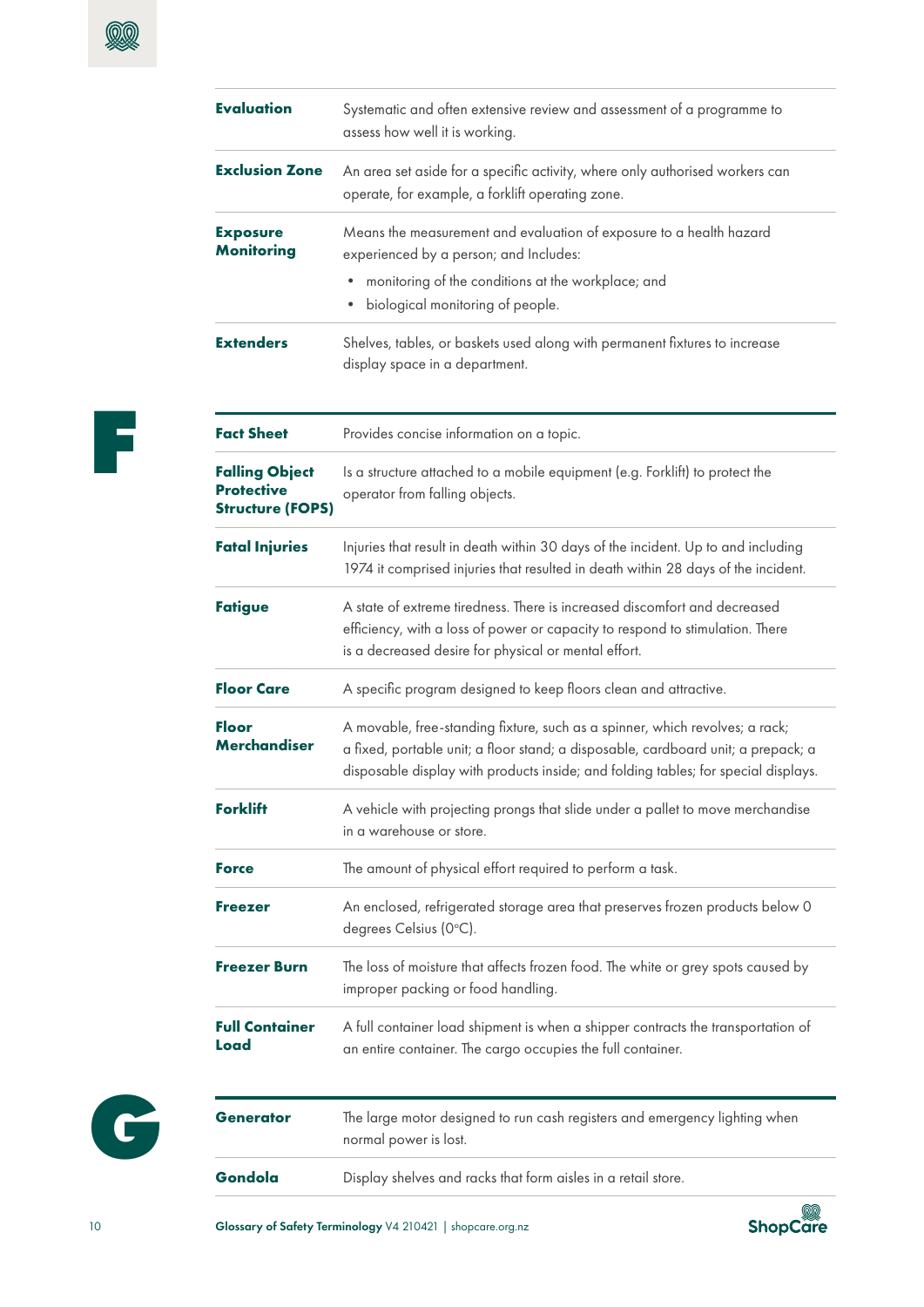<span id="page-10-0"></span>

| Global<br><b>Positioning</b><br><b>System (GPS)</b> | The Global Positioning System (GPS) is a satellite-based navigation system that<br>provides location and time information anywhere on the earth where there is an<br>unobstructed line of sight to four or more GPS satellites. |
|-----------------------------------------------------|---------------------------------------------------------------------------------------------------------------------------------------------------------------------------------------------------------------------------------|
| <b>Good Practice</b><br><b>Guidelines</b><br>(GPG)  | Describes current 'good practice' to help duty holders understand and apply<br>their duties under HSWA.                                                                                                                         |
| <b>Gross Weight</b>                                 | Entire weight of goods, packaging and freight container ready for shipment.                                                                                                                                                     |



| <b>Hand Truck</b>                                                                                                                                                                                                                | A small two-wheeled cart used to move product.                                                                                                                                                                                                                                                                                                                                 |
|----------------------------------------------------------------------------------------------------------------------------------------------------------------------------------------------------------------------------------|--------------------------------------------------------------------------------------------------------------------------------------------------------------------------------------------------------------------------------------------------------------------------------------------------------------------------------------------------------------------------------|
| <b>Hand-Held</b><br><b>Terminal</b>                                                                                                                                                                                              | A portable computer terminal used for numerous in-store operations, such as<br>price checks or placing orders.                                                                                                                                                                                                                                                                 |
| <b>Harassment</b>                                                                                                                                                                                                                | Any unwanted and unjustified behaviour which another person finds offensive<br>or humiliating.                                                                                                                                                                                                                                                                                 |
| Harm                                                                                                                                                                                                                             | Illness, injury, or both, and includes physical and mental harm caused by<br>work-related stress.                                                                                                                                                                                                                                                                              |
| <b>Hazard</b><br>Is an internationally recognised system used to identify and manage significant<br><b>Analysis Critical</b><br>food safety hazards, and ensure food safety for the business.<br><b>Control Point</b><br>(HACCP) |                                                                                                                                                                                                                                                                                                                                                                                |
| Hazard                                                                                                                                                                                                                           | Anything that can cause harm. Under HSWA, a hazard is defined as "includes a<br>person's behaviour where that behaviour has the potential to cause death,<br>injury, or illness to a person (whether or not that behaviour results from physical<br>or mental fatigue, drugs, alcohol, traumatic shock, or another temporary<br>condition that affects a person's behaviour)". |
| <b>Hazardous</b><br><b>Substance</b>                                                                                                                                                                                             | Any product or chemical that has explosive, flammable, oxidising, toxic,<br>corrosive or ecotoxic properties:                                                                                                                                                                                                                                                                  |
|                                                                                                                                                                                                                                  | Explosive: explodes or causes the explosion.<br>٠                                                                                                                                                                                                                                                                                                                              |
|                                                                                                                                                                                                                                  | Flammable: ignites easily and burns rapidly.<br>٠                                                                                                                                                                                                                                                                                                                              |
|                                                                                                                                                                                                                                  | Oxidising: could be gaseous, solid, or liquid and can cause or intensify fire<br>٠<br>and explosion.                                                                                                                                                                                                                                                                           |
|                                                                                                                                                                                                                                  | • Toxic: can harm people if it enters the body through contact, being inhaled<br>or ingested. The effects can range from mild to life threatening and can be<br>immediate or long term.                                                                                                                                                                                        |
|                                                                                                                                                                                                                                  | Corrosive: can cause severe skin burns and eye damage.                                                                                                                                                                                                                                                                                                                         |
|                                                                                                                                                                                                                                  | Ecotoxic: is toxic to the environment.                                                                                                                                                                                                                                                                                                                                         |
| <b>HAZMAT</b>                                                                                                                                                                                                                    | Is a material (such as flammable or poisonous material) that would be a danger                                                                                                                                                                                                                                                                                                 |
| (Hazardous<br><b>Material</b> )                                                                                                                                                                                                  | to life or to the environment if released without precautions.                                                                                                                                                                                                                                                                                                                 |
| <b>Health</b>                                                                                                                                                                                                                    | Physical and mental health.                                                                                                                                                                                                                                                                                                                                                    |

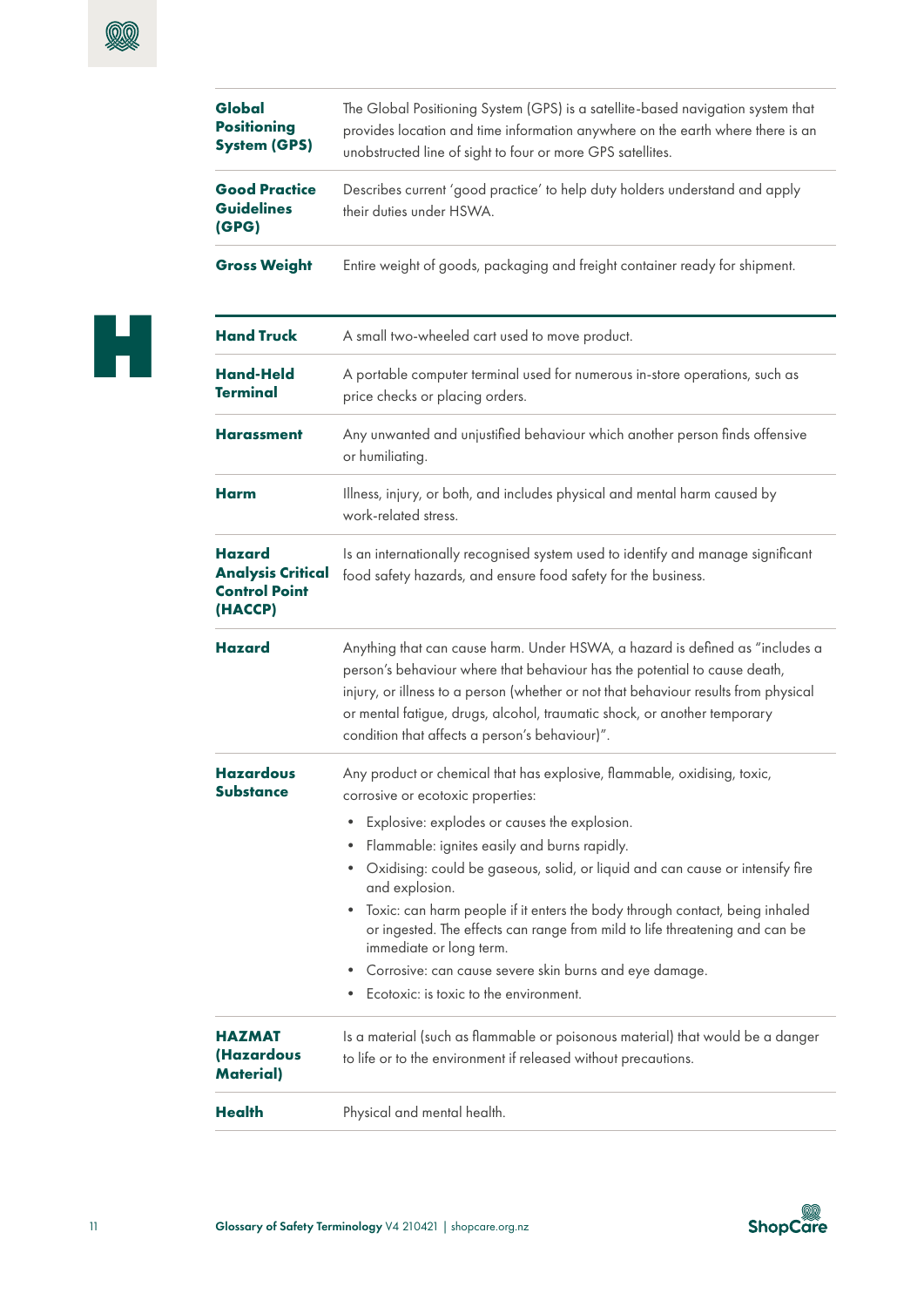<span id="page-11-0"></span>

| <b>Health and</b><br><b>Safety</b><br>Representative<br>(HSR)   | A worker elected as a health and safety representative in accordance with<br>subpart 2 of Part 3.                                                                                                                                                      |
|-----------------------------------------------------------------|--------------------------------------------------------------------------------------------------------------------------------------------------------------------------------------------------------------------------------------------------------|
| <b>Health and</b><br><b>Safety at Work</b><br>Act (HSWA)        | The key work health and safety legislation in New Zealand. All work and<br>workplaces are covered by HSWA unless specifically excluded.                                                                                                                |
| <b>Health and</b><br><b>Safety</b><br><b>Committee</b><br>(HSC) | A committee of PCBU representatives, workers and other members that meets<br>regularly and works cooperatively to ensure worker health and safety.                                                                                                     |
| <b>Health and</b><br><b>Safety Inspector</b>                    | A person employed by WorkSafe (or Civil Aviation Authority or Maritime<br>New Zealand) to assess health and safety compliance and investigate work<br>health and safety incidents.                                                                     |
|                                                                 | Inspectors have a range of powers under health and safety legislation, including<br>being able to enter and inspect a workplace, to require answers to specific<br>questions, and to seize items for use as evidence.                                  |
| <b>Health</b><br><b>Monitoring</b>                              | In relation to an individual, means monitoring of the individual to identify<br>any changes in his or her health status because of exposure to certain<br>health hazards.                                                                              |
| <b>Hierarchy of</b><br>Control                                  | The hierarchy of risk control shows ways of controlling risks, ranked from the<br>highest level of protection and reliability to the lowest.                                                                                                           |
| <b>Improvement</b><br><b>Notice</b>                             | A notice issued by an inspector requiring the person to:<br>remedy the contravention; or<br>٠<br>prevent a likely contravention from occurring; or<br>remedy the things or activities causing the contravention or likely to cause<br>a contravention. |
| <b>Infringement</b><br><b>Notice</b>                            | A notice issued by a health and safety inspector, requiring a responsible party<br>to pay a fine for breaching specified health and safety obligations.                                                                                                |
| <b>Interlocked</b><br>Gate                                      | A gate that uses technology to remain locked until it is safe for a pedestrian to<br>cross (when there are no approaching vehicles detected).                                                                                                          |
| <b>Intermodal</b>                                               | Transportation process that involves multiple modes of transportation<br>(i.e. road, rail).                                                                                                                                                            |
| <b>Interpretive</b><br><b>Guidelines (IG)</b>                   | Describes how WorkSafe (as the regulator) interprets the law - may also<br>indicate how the law will be enforced.                                                                                                                                      |
| <b>Jack</b>                                                     | A wheeled device with lifting capabilities used to move pallets or heavy loads of<br>product (often onto skids or pallets).                                                                                                                            |



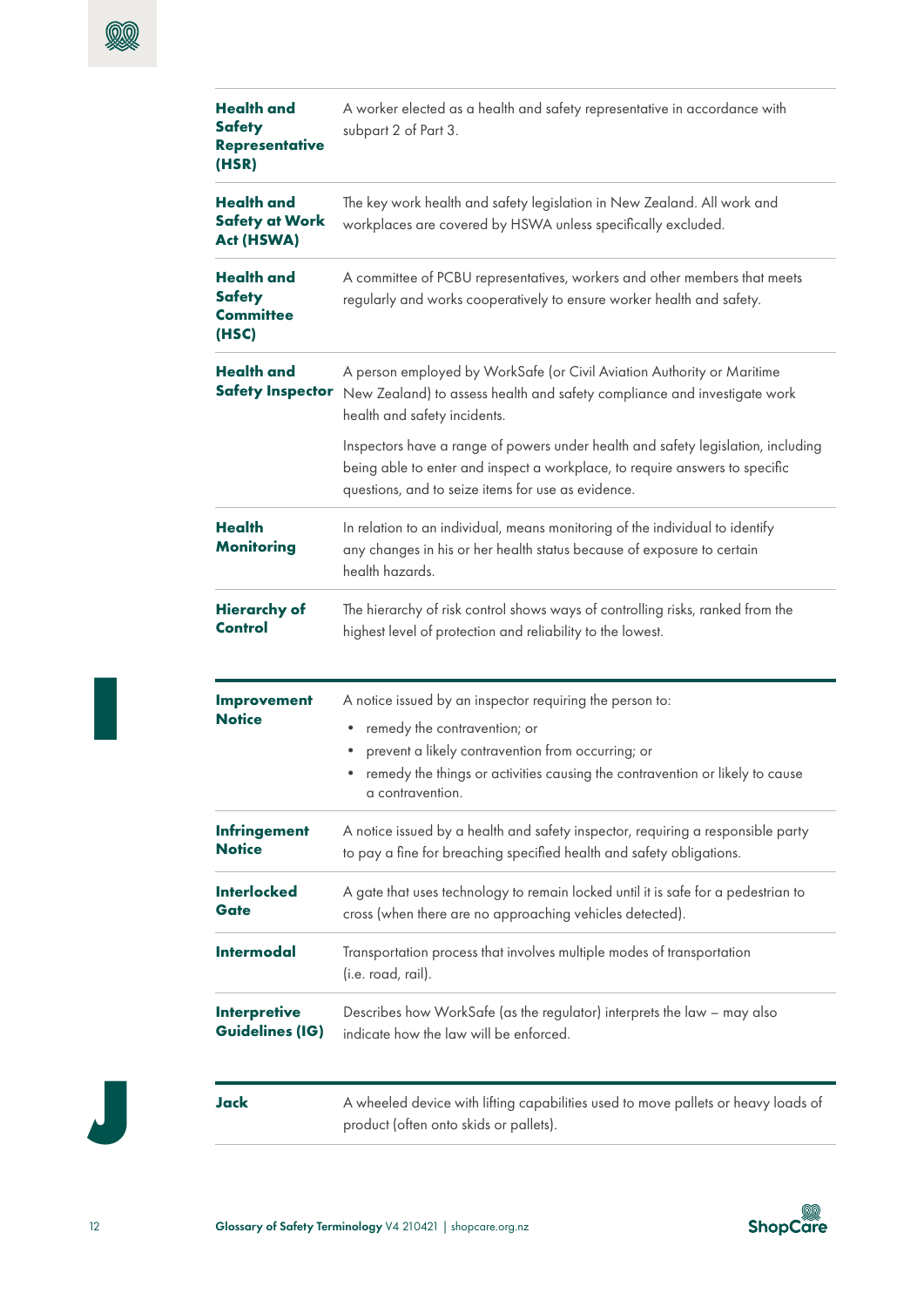<span id="page-12-0"></span>

| <b>J-Hook</b>                                               | A wire clip-on hook that attaches to the front edge of a grocery gondola and is<br>used to display high-impulse products and gadgets, usually packaged on<br>punched cards. Also called profit hooks or profit pegs.                                                                                                                                              |
|-------------------------------------------------------------|-------------------------------------------------------------------------------------------------------------------------------------------------------------------------------------------------------------------------------------------------------------------------------------------------------------------------------------------------------------------|
| <b>Journey</b>                                              | The act of travelling from one place to another. (i.e. Leg).                                                                                                                                                                                                                                                                                                      |
| <b>Kerbside</b><br><b>Delivery</b>                          | The practice of delivering an order in bulk to the pavement in front of a retail<br>store; or from the tailgate of a truck to an adjacent platform.                                                                                                                                                                                                               |
| <b>Kick Plate</b><br>(Base)                                 | A metal sheet, usually at the bottom of doors, for protection purposes.                                                                                                                                                                                                                                                                                           |
| <b>Leg</b>                                                  | Describes a path or journey between a single departure location and a single<br>arrival location. A freight movement between a consignor and a consignee may<br>involve multiple legs of different transport modes, for example road, rail, then<br>road. For the purposes of tracking freight movements, there are no intermediate<br>locations in a leg.        |
| Linehaul                                                    | Terminal-to-terminal long distance freight movements in transportation. These<br>long distance moves are distinguished from local freight movements.                                                                                                                                                                                                              |
| <b>Lost Time Injury</b><br>(LTI)                            | A lost time injury is defined as an occurrence that resulted in a fatality,<br>permanent disability or time lost from work of one day/shift or more.                                                                                                                                                                                                              |
| <b>Lost Time Injury</b><br><b>Frequency Rate</b><br>(LTIFR) | Refers to the number of lost-time injuries within a given accounting period x<br>1,000,000 divided by the total number of hours worked in that period. LTIFR<br>is a proxy measurement for safety performance.                                                                                                                                                    |
| <b>Manifest</b>                                             | A list of freight carried on a transport means, e.g., vehicle. May be a list of<br>logistics units and/or trade items.                                                                                                                                                                                                                                            |
| <b>Manual</b><br><b>Handling</b>                            | Any activity requiring effort by a person to lift, push, pull, carry or move, hold or<br>restrain another person or an object.                                                                                                                                                                                                                                    |
| <b>Merchandising</b>                                        | The creative handling and presentation of products at the point of sale to<br>maximize their sales appeal.                                                                                                                                                                                                                                                        |
| <b>Mist</b>                                                 | Very fine suspended water or other liquid droplets.                                                                                                                                                                                                                                                                                                               |
| Memorandum<br>of<br><b>Understanding</b><br>(MoU)           | Is a type of agreement between two (bilateral) or more (multilateral) parties. It<br>expresses a convergence of will between the parties, indicating an intended<br>common line of action. It is often used either in cases where parties do not imply<br>a legal commitment or in situations where the parties cannot create a legally<br>enforceable agreement. |
| <b>Minimise</b>                                             | To take steps that protect the health and safety of people by reducing the<br>likelihood of an event occurring, reducing the level of harm to people if it does                                                                                                                                                                                                   |

occur, or both.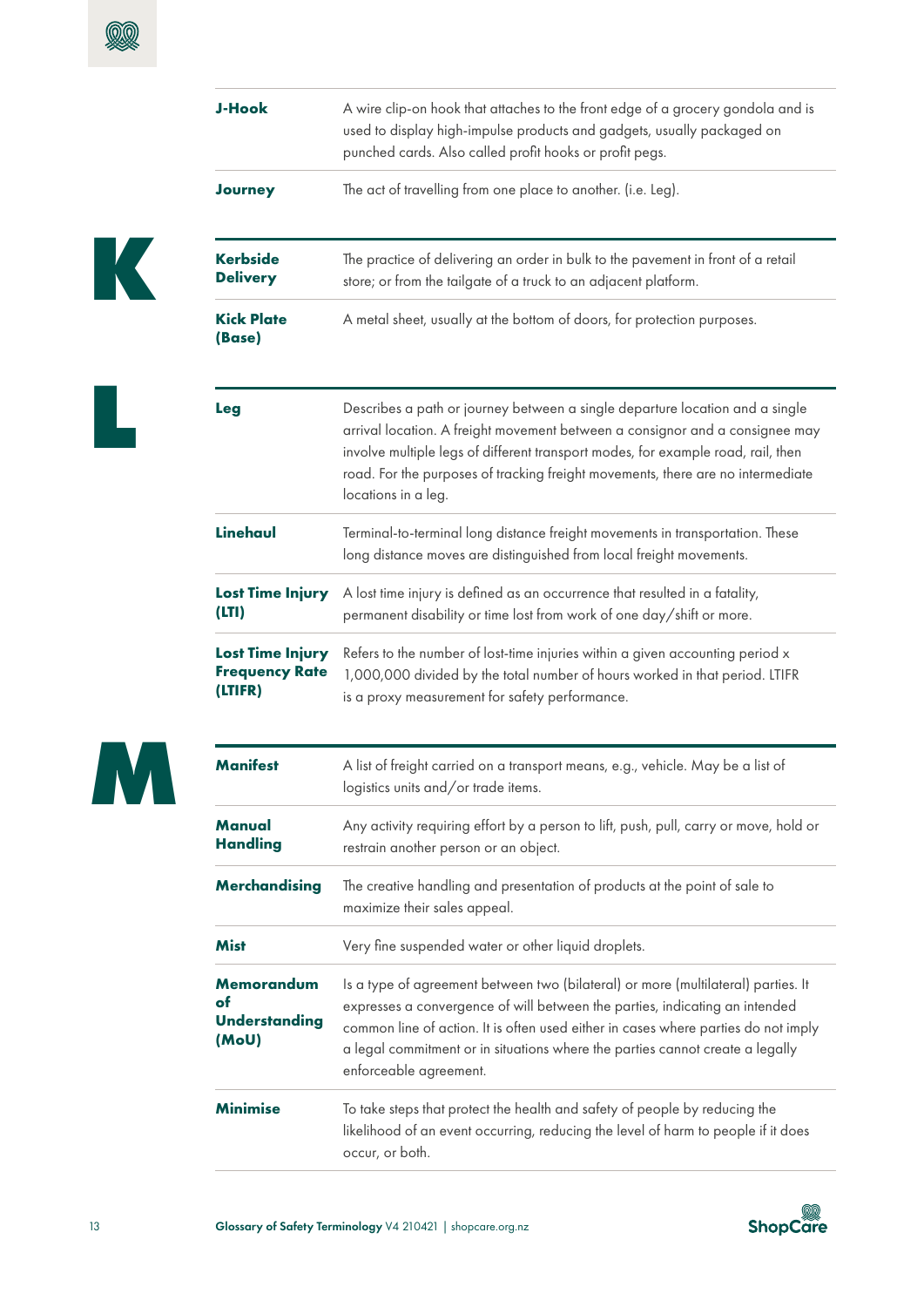**N**

<span id="page-13-0"></span>

| <b>Ministry of</b><br><b>Transport (MoT)</b>                                                   | The government's principal transport adviser, providing policy advice and<br>support to Ministers.                                                                                                                                                                                                                                                                                                                                                        |  |
|------------------------------------------------------------------------------------------------|-----------------------------------------------------------------------------------------------------------------------------------------------------------------------------------------------------------------------------------------------------------------------------------------------------------------------------------------------------------------------------------------------------------------------------------------------------------|--|
| <b>Minor Injuries</b>                                                                          | Injuries of a minor nature such as sprains and bruises.                                                                                                                                                                                                                                                                                                                                                                                                   |  |
| <b>Mobile Plant</b>                                                                            | Is a plant that is powered or self-propelled, such as vehicles and equipment.<br>Examples include bulldozers, mobile cranes, forklifts, elevating work platforms<br>and tractors.                                                                                                                                                                                                                                                                         |  |
| <b>Mobile Hoist</b>                                                                            | A floor-based hoist, with wheels or castors, that allows the movement of a<br>dependent products from one location to another.                                                                                                                                                                                                                                                                                                                            |  |
| Musculoskeletal<br><b>Disorder (MSD)</b>                                                       | It includes conditions which affect the bones and joints, including the back and<br>upper limbs. Arthritis, which includes over 100 conditions which affect the joints,<br>Occupational Overuse Syndrome (OOS) and Repetitive Strain Injury (RSI) are<br>umbrella terms which describe soft tissue injuries. It is often caused or worsened<br>by repetitive motions or vibrations, exertion, poor posture, and long periods<br>working at the same task. |  |
| <b>Medically</b><br><b>Treated Injury</b><br><b>Frequency Rates</b><br>(MTIFRS)                | I.e., the number of reported medical treatment incidents multiplied by 200,000<br>divided by total hours worked in the period.                                                                                                                                                                                                                                                                                                                            |  |
|                                                                                                | <b>Musculoskeletal</b> Relating to the human anatomy of muscles and skeletal bones.                                                                                                                                                                                                                                                                                                                                                                       |  |
| <b>National</b><br><b>Environmental</b><br><b>Standards for</b><br><b>Air Quality</b><br>(NES) | Regulations made under the Resource Management Act 1991 which aim to set<br>a guaranteed minimum level of health protection for all New Zealanders.                                                                                                                                                                                                                                                                                                       |  |
|                                                                                                | <b>Notifiable Event</b> When any of the following occurs because of work:<br>a death<br>$\bullet$<br>notifiable illness or injury<br>a notifiable incident.<br>WorkSafe must be notified when a notifiable event occurs.                                                                                                                                                                                                                                  |  |
| <b>Notifiable</b><br><b>Injury or Illness</b>                                                  | An illness or injury that requires the person to have immediate treatment (other<br>than first aid). For example, a serious head injury, a serious burn, an injury, or<br>illness that requires, or would usually require, the person to be admitted to a<br>hospital for immediate treatment or to have medical treatment within 48 hours<br>of exposure to a substance.                                                                                 |  |
| <b>Notifiable</b><br><b>Incident</b>                                                           | When someone has been immediately exposed to a serious risk to their health<br>and safety because of an unplanned or uncontrolled work incident. For<br>example, exposure to a leaked substance, an electric shock, or the collapse/<br>partial collapse of a structure.                                                                                                                                                                                  |  |

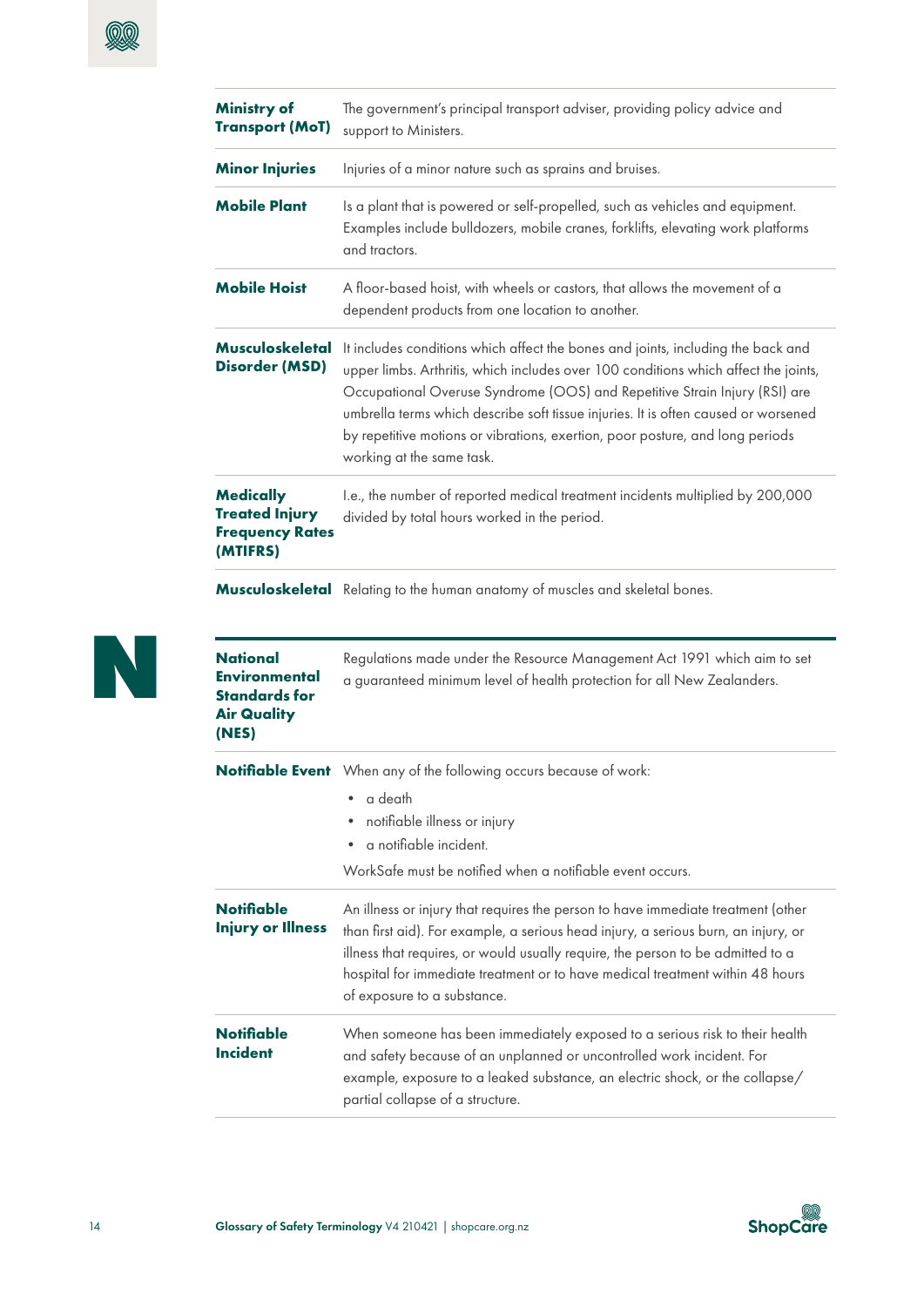<span id="page-14-0"></span>

| <b>Officer</b>                                            | A person who can significantly influence the management of a PCBU. This<br>includes, for example, company directors and chief executives. Officers must<br>exercise due diligence to ensure the PCBU meets its health and safety<br>obligations.                                                                                                                                                         |
|-----------------------------------------------------------|----------------------------------------------------------------------------------------------------------------------------------------------------------------------------------------------------------------------------------------------------------------------------------------------------------------------------------------------------------------------------------------------------------|
| <b>Order Picking</b>                                      | Selecting and assembling an order at the warehouse or distribution centre<br>for loading.                                                                                                                                                                                                                                                                                                                |
| <b>Other Persons</b><br><b>At The</b><br><b>Workplace</b> | Includes workplace visitors and casual volunteers (who are not volunteer workers).<br>These people have their health and safety duties to take reasonable care to<br>keep themselves safe and to not harm others at a workplace.                                                                                                                                                                         |
| Outbound                                                  | The direction and flow of customer traffic just before entering the checkout<br>aisles and leaving the store. Also, the flow of products out of a warehouse after<br>order selection.                                                                                                                                                                                                                    |
| <b>Overlapping</b><br><b>Duties</b>                       | When a PCBU shares duties with other PCBUs. When two or more PCBUs are<br>working together at the same location or through a contracting chain, they must<br>work together to fulfil their duties of care and manage risks. Where those duties<br>overlap, the PCBUs must consult, co-operate, and coordinate with each other to<br>meet their health and safety responsibilities to workers and others. |
| <b>Owner</b><br><b>Operator</b>                           | A retailer who owns and operates a retail store and/or transport business store.                                                                                                                                                                                                                                                                                                                         |
| <b>Packer</b>                                             | A company that is responsible for packing foods for consumption by customers,<br>e.g., meat, poultry, fruits, vegetables.                                                                                                                                                                                                                                                                                |
| <b>Packing List</b>                                       | A packing list is a document that includes details about the contents of a<br>package. The packing list is intended to let transport agencies, government<br>authorities, and customers know the contents of the package. These details help<br>each of these parties handle the package accordingly.                                                                                                    |
| <b>Packaging</b>                                          | An object or group of objects wrapped in a variety of types and shapes of<br>packaging material suitable for shipping, storing, etc.                                                                                                                                                                                                                                                                     |
| <b>Pallet</b>                                             | A standard-sized base for assembling, sorting, stacking, handling, and<br>transporting goods as a unit.                                                                                                                                                                                                                                                                                                  |
| <b>Pallet Display</b>                                     | A manufacturer's display unit that is shipped to a retailer on a pallet, which<br>when placed on a sales floor serves as a free-standing, advertising display that<br>saves time and labour.                                                                                                                                                                                                             |
| <b>Pallet Jack</b>                                        | A hand - or battery-powered device used to move pallets or products.                                                                                                                                                                                                                                                                                                                                     |
| <b>Palletising</b>                                        | Storing and/or shipping of products on standard-sized pallets.                                                                                                                                                                                                                                                                                                                                           |
| <b>Panning</b><br>(Panning Out)                           | A bakery term for putting the raw dough on a cooking sheet.                                                                                                                                                                                                                                                                                                                                              |
|                                                           |                                                                                                                                                                                                                                                                                                                                                                                                          |



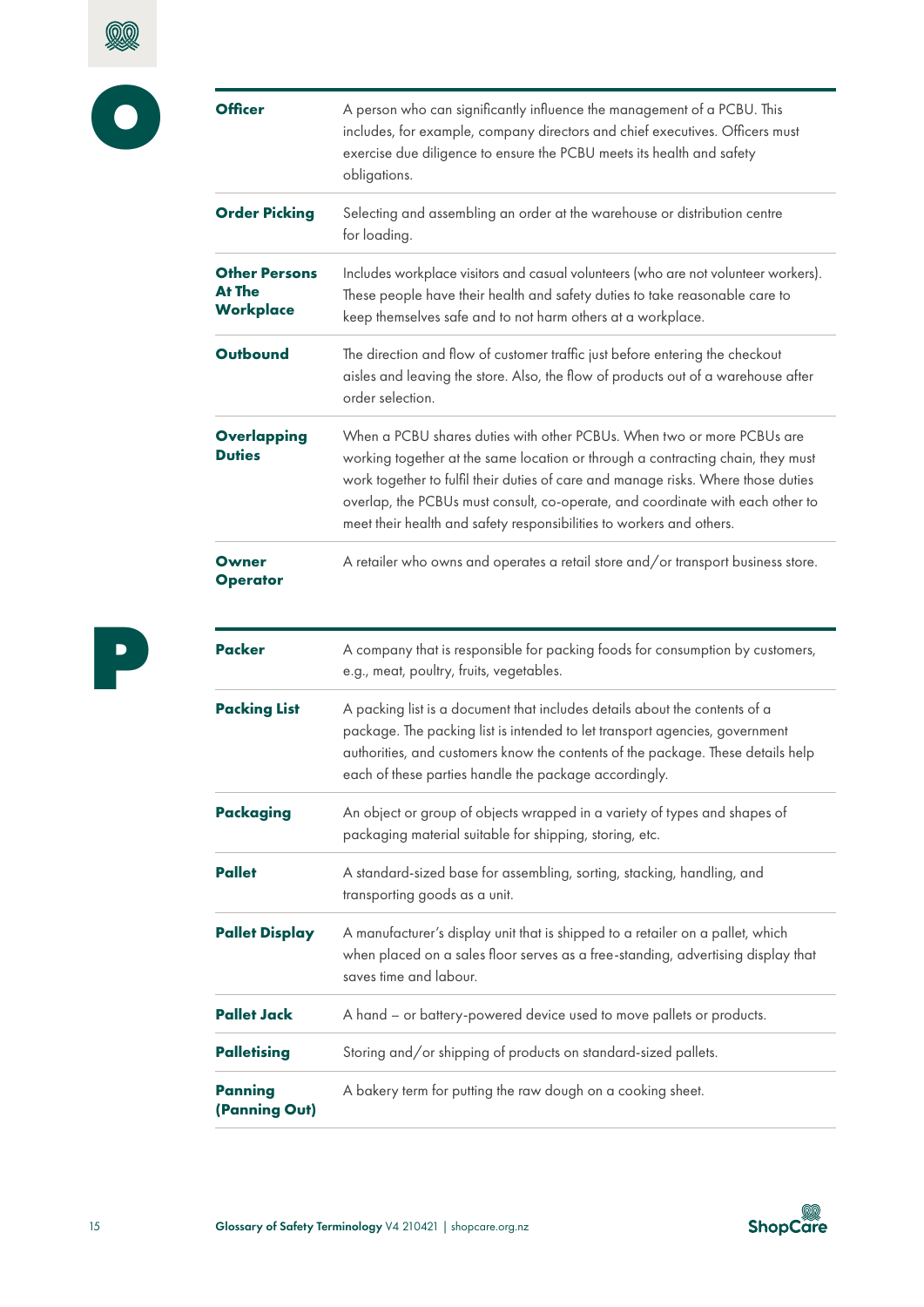| <b>A Person</b><br><b>Conducting a</b><br><b>Business or</b><br><b>Undertaking</b><br>(PCBU) | In most cases, a PCBU will be a business entity, such as a company. However,<br>an individual carrying out business as a sole trader or self-employed person is<br>also a PCBU. A PCBU does not include workers or officers of a PCBU, volunteer<br>associations with no employees, or home occupiers that employ or engage a<br>tradesperson to carry out residential work.                                                     |  |
|----------------------------------------------------------------------------------------------|----------------------------------------------------------------------------------------------------------------------------------------------------------------------------------------------------------------------------------------------------------------------------------------------------------------------------------------------------------------------------------------------------------------------------------|--|
| <b>Pedestrian</b>                                                                            | A person travelling on foot at a worksite (not on or inside a vehicle).                                                                                                                                                                                                                                                                                                                                                          |  |
| Personal<br><b>Protective</b><br><b>Equipment (PPE)</b>                                      | Anything used or worn by a person (including clothing) to minimise risks to the<br>person's health and safety. This may include - but is not limited to:<br>respiratory protective equipment<br>hearing protection<br>٠<br>protective helmets<br>high-vis clothing<br>٠<br>٠<br>sunhats<br>protective eyewear<br>protective boots<br>sunscreen and lip protection<br>٠<br>protective gloves<br>safety harness systems.<br>٠<br>٠ |  |
| <b>Pick to Belt</b>                                                                          | Warehouse selectors select items or cases, apply price labels, place them on an<br>automated conveyor to the dock to ship to a retailer.                                                                                                                                                                                                                                                                                         |  |
| <b>Pick to Light</b>                                                                         | A lighting system that guides warehouse selectors to the correct products.                                                                                                                                                                                                                                                                                                                                                       |  |
| <b>Pick to Pack</b>                                                                          | A selector at a warehouse finds, prices, and packs small items in totes and<br>transports them to the dock for shipping.                                                                                                                                                                                                                                                                                                         |  |
| <b>Pilferage</b>                                                                             | Shoplifting, theft of money, or product tampering by employees or customers<br>- can be referred to as shrinkage.                                                                                                                                                                                                                                                                                                                |  |
| Planogram                                                                                    | A department, shelf, or display schematic for allocating products by the number<br>of facings and/or the depth of the display.                                                                                                                                                                                                                                                                                                   |  |
| <b>Plant</b>                                                                                 | Includes:<br>any machinery, vehicle, vessel, aircraft, equipment (including personal<br>protective equipment), appliance, container, implement, or tool; and<br>any component of any of those things, and<br>anything fitted or connected to any of those things.                                                                                                                                                                |  |
| <b>Point of Sale</b><br>(POS)                                                                | The place in a retail store where products are scanned through the register<br>system, data is collected, and sales are tendered. POS also describes sales data<br>generated by checkout scanners.                                                                                                                                                                                                                               |  |
| <b>Point of Origin</b>                                                                       | The place at which a shipment is sent from by a carrier from the shipper.                                                                                                                                                                                                                                                                                                                                                        |  |
| <b>Presenteeism</b>                                                                          | The practice of continuing to go to work, especially when not working at a fully<br>productive rate due to illness, stress, exhaustion caused by working beyond<br>one's set hours, etc., often in an attempt to show commitment to one's<br>employment.                                                                                                                                                                         |  |
| <b>The Primary</b><br><b>Duty of Care</b>                                                    | A PCBU must ensure, so far as is reasonably practicable, the health and safety<br>of workers, and that other persons are not put at risk by its work. This is called<br>the 'primary duty of care'.                                                                                                                                                                                                                              |  |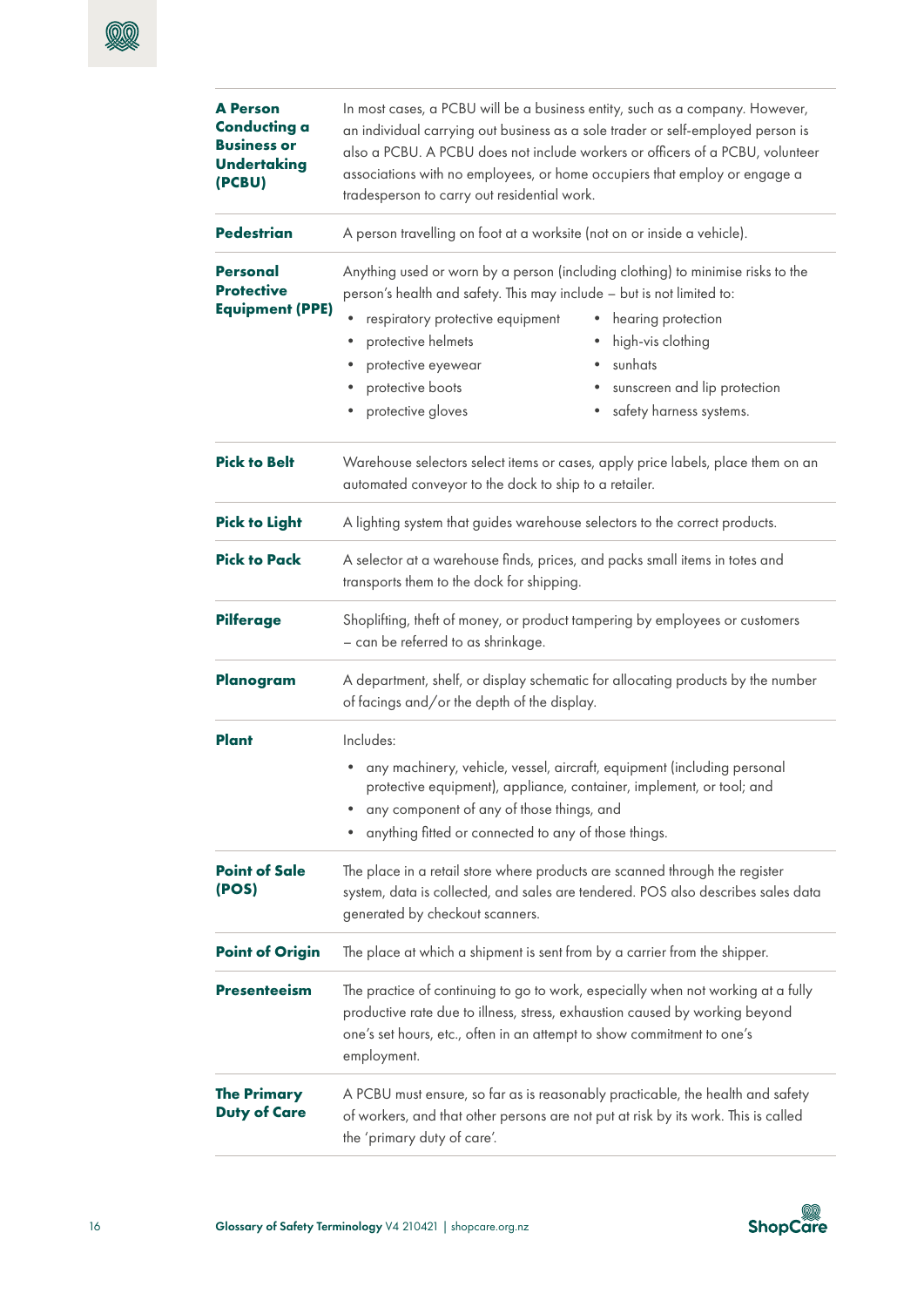<span id="page-16-0"></span>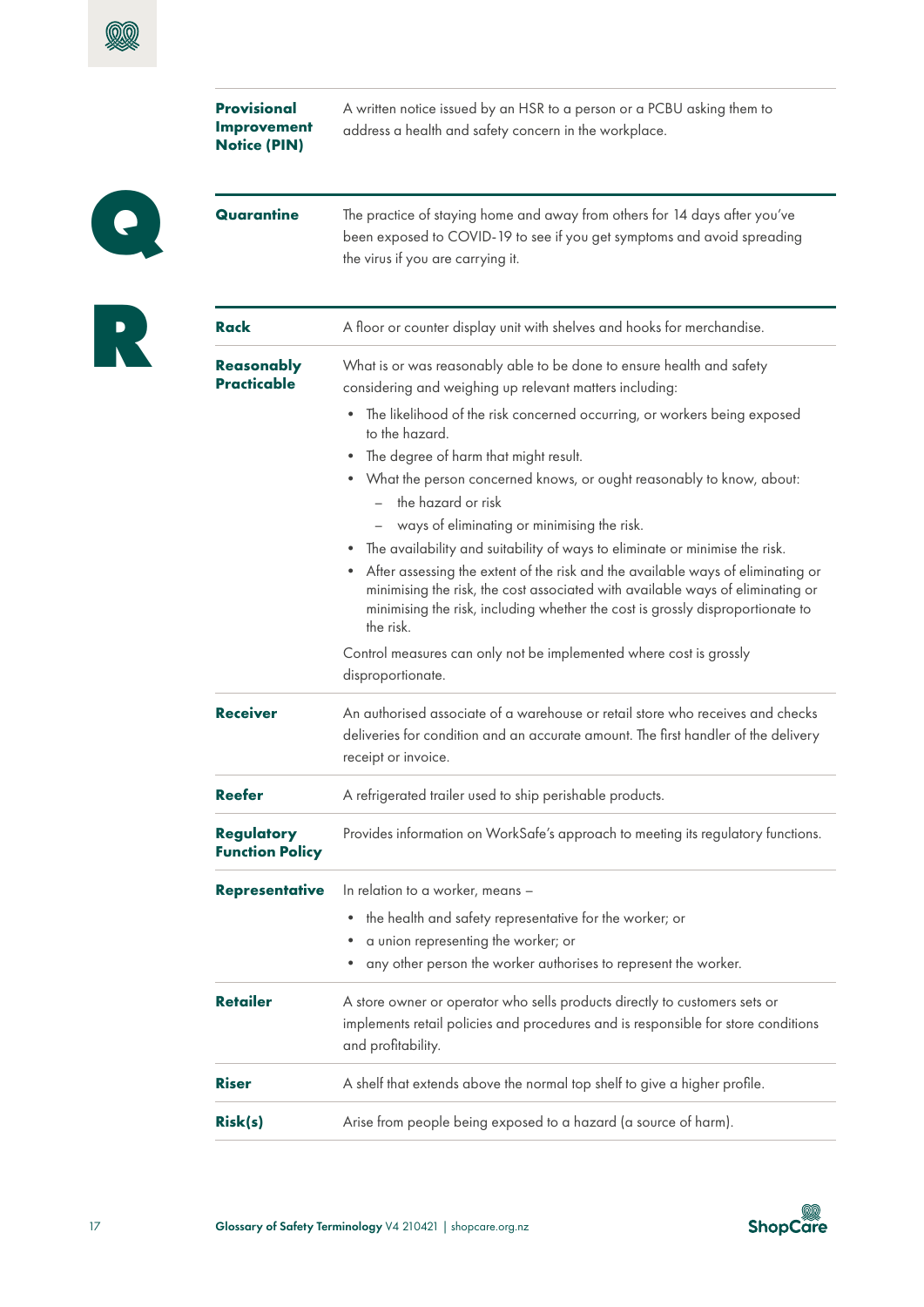<span id="page-17-0"></span>

|                                                                | Risk Assessment A methodology to determine the nature and extent of risk by analysing potential<br>hazards and evaluating existing conditions of vulnerability that together could<br>potentially harm exposed people, property, services, livelihoods and their<br>environment. |
|----------------------------------------------------------------|----------------------------------------------------------------------------------------------------------------------------------------------------------------------------------------------------------------------------------------------------------------------------------|
|                                                                | <b>Roll On/Roll Off</b> A method of transport which allows wheeled vehicles to be loaded and<br>discharged without cranes.                                                                                                                                                       |
| <b>Rollover</b><br><b>Protective</b><br><b>Structure (ROP)</b> | Is a structure meeting an accepted performance standard or design<br>specification, designed to be attached to, or form part of, a machine for the<br>purpose of reducing the possibility of an operator from being injured should the<br>machine roll over.                     |
|                                                                | The terms safety frame, safety cab, protective structure, roll overprotective<br>structure, and ROPS are synonymous.                                                                                                                                                             |
| <b>Route</b>                                                   | The manner in which a shipment moves (i.e. the carriers handling the freight and<br>the points at which the carriers interchange).                                                                                                                                               |
| <b>Return to Work</b><br>(RTW)                                 | Work is seen as an important part of rehabilitation given the key role it plays in<br>many peoples' lives. Keeping connected to work and maintaining your income<br>and work relationships are likely to help you recover from injury more quickly.                              |



| <b>Safe Work</b><br><b>Instrument</b><br>(SWI)                                                                                                           | A type of subordinate instrument (sometimes called tertiary legislation) under<br>HSWA. SWIs can be used for almost any purpose, however, they only have<br>legal effect where specifically referred to in relevant regulations. SWIs can be<br>used to:                                                                                                                    |
|----------------------------------------------------------------------------------------------------------------------------------------------------------|-----------------------------------------------------------------------------------------------------------------------------------------------------------------------------------------------------------------------------------------------------------------------------------------------------------------------------------------------------------------------------|
|                                                                                                                                                          | prescribe detailed or technical matters or standards that change relatively<br>$\bullet$<br>frequently and will often be industry specific.<br>set additional or modified workplace controls for hazardous substances<br>$\bullet$<br>approved or reassessed by the Environmental Protection Authority.<br>provide an alternative means of complying with regulations.<br>٠ |
|                                                                                                                                                          | support the effective operation of the health and safety regulatory<br>framework, for instance by setting exposure monitoring standards or<br>stipulating requirements for training, competence, or safety management<br>systems.                                                                                                                                           |
| <b>Safety Alert</b>                                                                                                                                      | A short, timely response to an incident (or pattern of incidents) with a view to<br>preventing a similar incident occurring.                                                                                                                                                                                                                                                |
| <b>Safety Cutter</b>                                                                                                                                     | A case cutter used to open cases of product.                                                                                                                                                                                                                                                                                                                                |
| <b>Safety Data</b><br>Sheet (SDS) /<br><b>Material Safety</b><br><b>Data Sheet</b><br>$(MSDS)$ /<br><b>Product Safety</b><br><b>Data Sheet</b><br>(PSDS) | Describes the properties and uses of a substance, that is, its identity, chemical<br>and physical properties, health hazard information, precautions for use, and<br>safe handling information.                                                                                                                                                                             |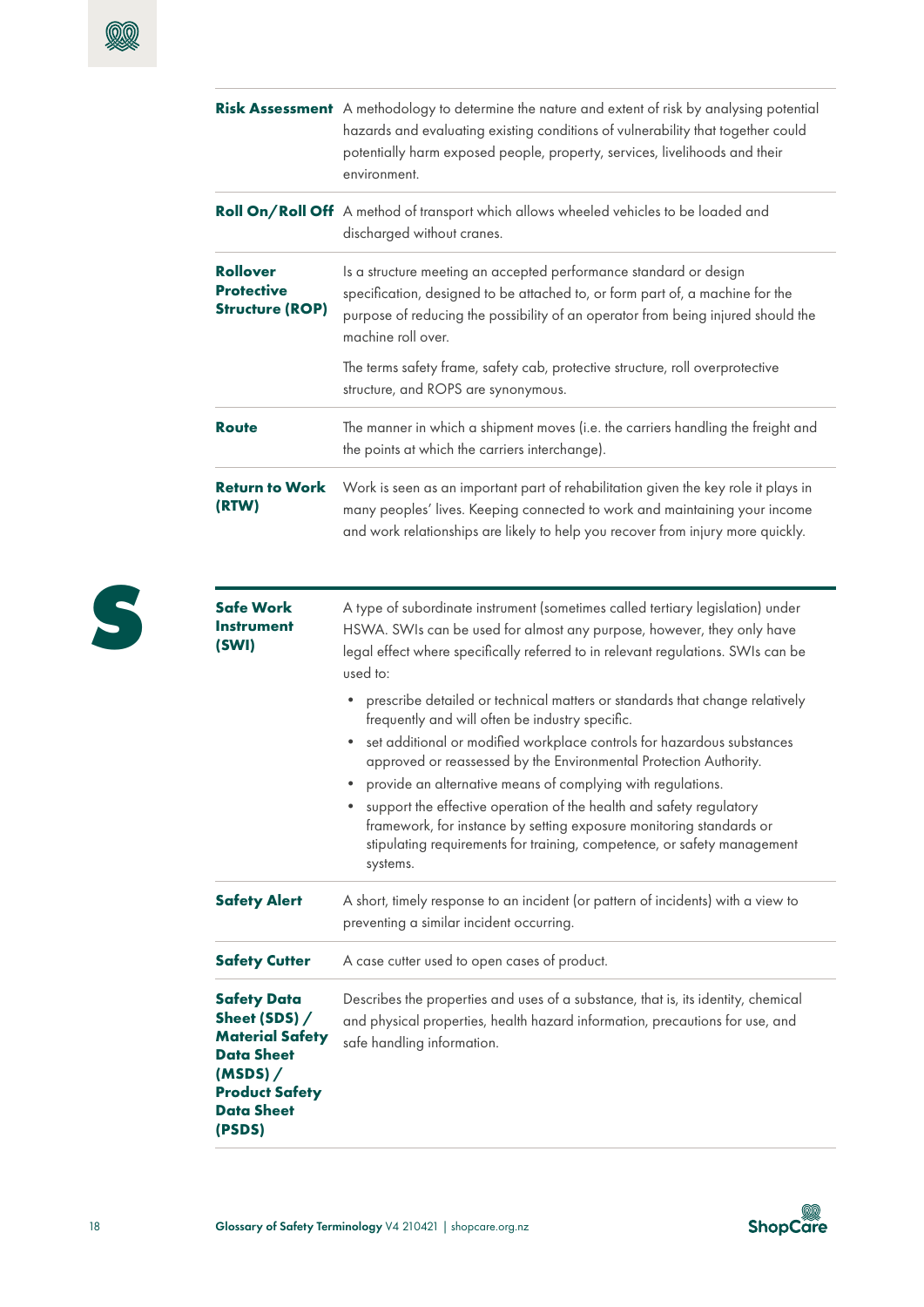| <b>Sanitise</b>                     | The last part of the cleaning procedure of food equipment and surfaces to<br>reduce microbial counts to a safe level within the department.                                                                                                                                                                                    |
|-------------------------------------|--------------------------------------------------------------------------------------------------------------------------------------------------------------------------------------------------------------------------------------------------------------------------------------------------------------------------------|
| Self-insured                        | An insurance policy within a company where revenue is generated for insurance<br>from associates and company contributions rather than paying premiums to an<br>external insurance company.                                                                                                                                    |
| <b>Self-isolation</b>               | Also called self-quarantine. Separating yourself when you're sick from healthy<br>individuals to prevent spreading illness.                                                                                                                                                                                                    |
| <b>Self Service</b>                 | A retail store with few service employees to assist customers other than at the<br>checkout.                                                                                                                                                                                                                                   |
| <b>Serious Harm</b>                 | The permanent loss of bodily function or the temporary severe loss of bodily<br>function or musculoskeletal disease.                                                                                                                                                                                                           |
| <b>Serious Injuries</b>             | Fractures, concussions, internal injuries, crushings, severe cuts and lacerations,<br>severe general shock necessitating medical treatment, and any other injury<br>involving removal to and detention in hospital.                                                                                                            |
| <b>Shipment</b>                     | A shipment is an identifiable collection of one or more traded items available to<br>be transported together from the shipper (original consignor/shipper) to the<br>receiver (final/ultimate consignee). Typically, the shipment is the entity<br>communicated between trading partners in the dispatch and receiving advice. |
| <b>Shipper</b>                      | In a shipment scenario, a party who engages in shipping goods. The shipper is<br>also the original consignor.                                                                                                                                                                                                                  |
| <b>Shopping</b><br>Centre           | A group of complementary retail stores with a common parking lot.                                                                                                                                                                                                                                                              |
| <b>Shrink Wrap</b>                  | A process to stabilize a pallet load by wrapping stacked products with clear<br>plastic film.                                                                                                                                                                                                                                  |
| Signalling/<br><b>Signallers</b>    | People who provide assistance to drivers when reversing or turning at a worksite<br>where visibility is limited or there are other hazards present. Signallers require<br>specific training.                                                                                                                                   |
| <b>Significant</b><br><b>Hazard</b> | A cause, or potential cause, of serious harm or non-trivial harm whose effects on<br>any person may depend on the extent or frequency of the person's exposure to<br>the hazard.                                                                                                                                               |
| <b>Site Induction</b>               | Information, training, and instruction provided to workers and visitors to a work<br>site. Inductions should include basic health and safety requirements (including<br>highlighting the key risks on site) and what to do in an emergency.                                                                                    |
| <b>Social</b><br><b>Distancing</b>  | The practice of keeping extra space between two people. Two metres is the<br>minimum recommended amount to prevent spreading the virus. Cancelling large<br>gatherings, working at home instead of in an office, and switching from in-<br>person school to remote learning are also parts of social distancing.               |
| <b>Special Guide</b>                | Provides information on a notable topic.                                                                                                                                                                                                                                                                                       |

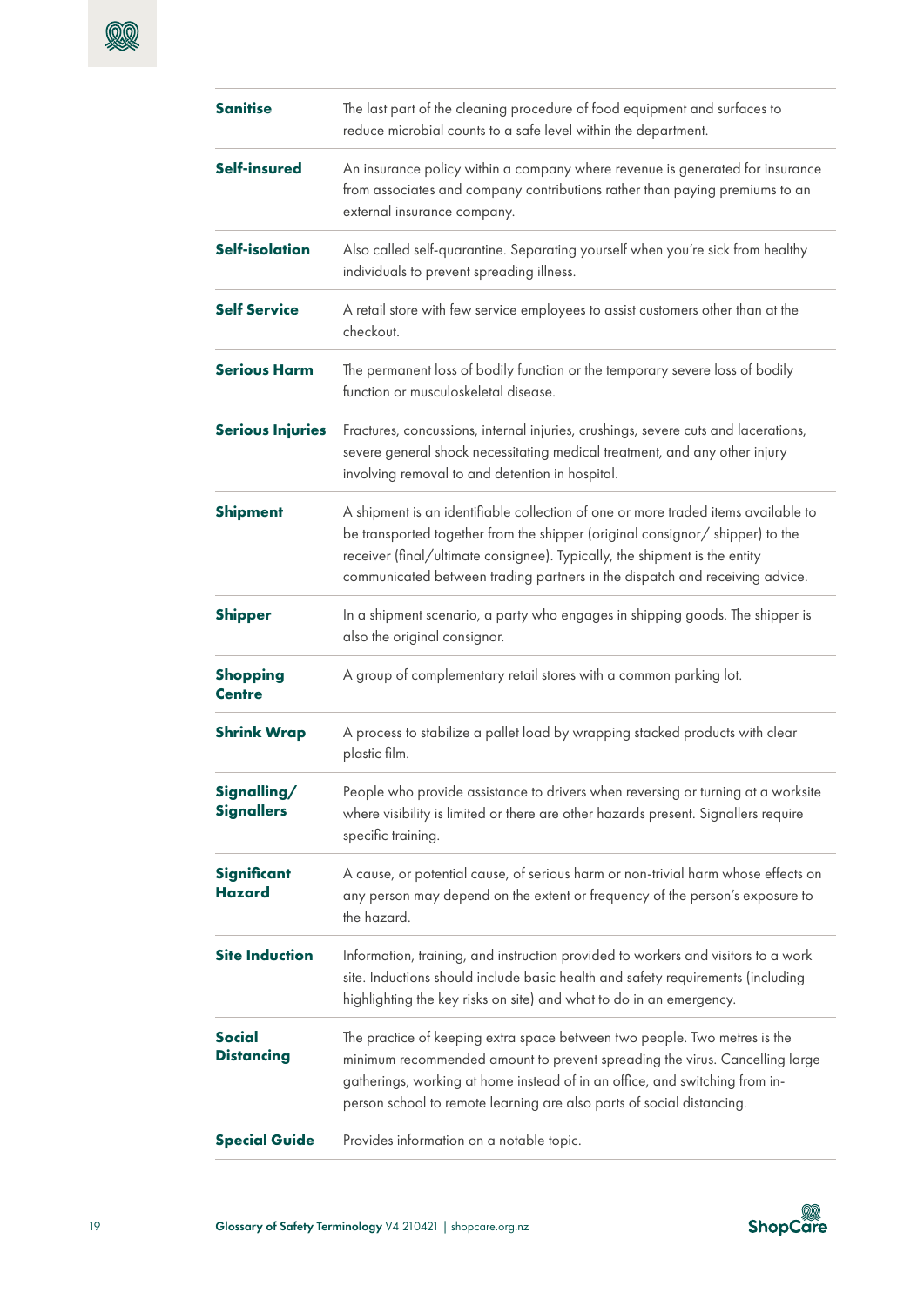| <b>Split Pallet</b><br>Load/Split<br><b>Unit Load</b> | A shipment of two different kinds of products on a full pallet. Each product<br>makes up approximately half the pallet load.                                                                                                                                                                                                                                  |
|-------------------------------------------------------|---------------------------------------------------------------------------------------------------------------------------------------------------------------------------------------------------------------------------------------------------------------------------------------------------------------------------------------------------------------|
| <b>Split Shift</b>                                    | A peak sales period of a day, week, or holiday season during which the largest<br>number of employees possible are scheduled to work.                                                                                                                                                                                                                         |
| <b>Stock Capacity</b>                                 | The total volume of products that can be placed on a shelf, in a slot or on a rack.                                                                                                                                                                                                                                                                           |
| <b>Store Layout</b>                                   | The design and layout of floor space and the placement of fixtures within a<br>department or retail store.                                                                                                                                                                                                                                                    |
| <b>Store Manager</b>                                  | A person responsible for daily operations of a retail store who hires and<br>supervises employees, oversees merchandising and customer service, and meets<br>sales goals.                                                                                                                                                                                     |
| <b>Store Security</b>                                 | Methods used to provide a secure workplace and shopping area free of<br>violence, burglary, shoplifting and employee theft.                                                                                                                                                                                                                                   |
| <b>Store</b><br><b>Supervisor</b>                     | An operations manager responsible for conditions, safety, product levels and<br>cash handling procedures for several retail stores; a district manager.                                                                                                                                                                                                       |
| <b>Structure</b>                                      | Anything that is constructed, whether fixed, moveable, temporary, or permanent;<br>includes:<br>buildings, masts, towers, frameworks, pipelines, quarries, bridges, and<br>٠<br>underground works (including shafts or tunnels).<br>any component of a structure, and part of a structure.<br>٠                                                               |
| <b>Sub-Contractor</b>                                 | An external party whom a logistics service provider hires to perform a specific<br>task as part of an overall transport movement. For example, a freight forwarder<br>may hire a road subcontractor to perform one road leg of a larger movement<br>where it is more cost effective or they have insufficient resources of their own to<br>perform that task. |
| <b>Supply Centre</b>                                  | The specific location in each department where supplies are kept.                                                                                                                                                                                                                                                                                             |
| <b>Supply Chain</b>                                   | The process of fulfilment and movement of goods from producer or grower<br>to consumer.                                                                                                                                                                                                                                                                       |
| <b>Supply Depot</b>                                   | A warehouse operated by a chain or a wholesale grocer that sponsors a<br>voluntary group.                                                                                                                                                                                                                                                                     |
| <b>Safe Working</b><br>Load (SWL)                     | The maximum load that equipment is designed to carry. May also be referred to<br>as a safe working limit.                                                                                                                                                                                                                                                     |
| <b>Safe Work</b><br>Method<br>Statement<br>(SWMS)     | Is a document that sets out the risk work activities to be carried out at a<br>workplace, the hazards arising from these activities and the measures to be put<br>in place to control the risks.                                                                                                                                                              |

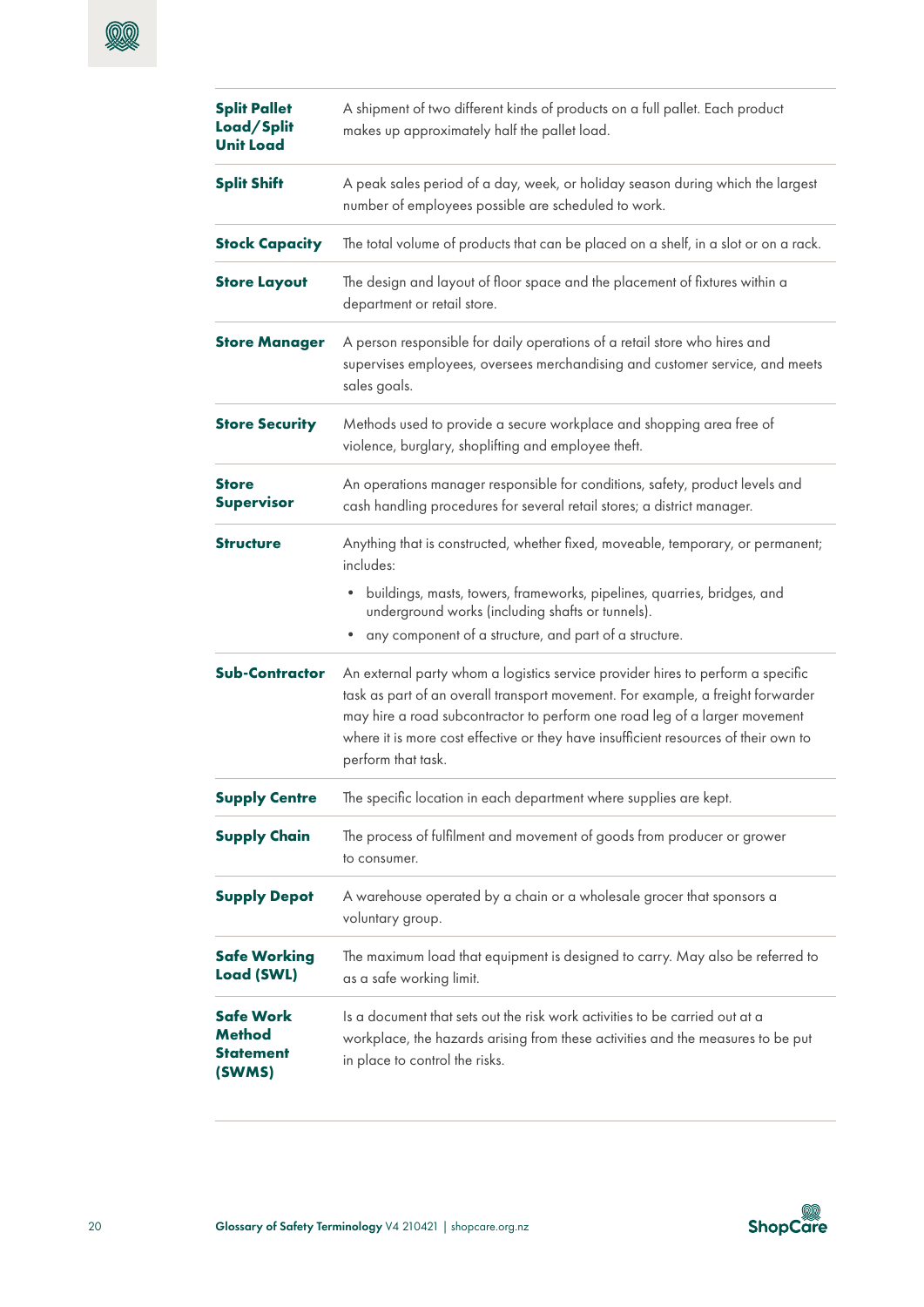<span id="page-20-0"></span>

| <b>Technical</b><br><b>Bulletin</b>                                      | Describes a known or identified issue relating to machinery or equipment or<br>provides in-depth technical information or clarification on specific topics.                                                                                                                                                                                                                                   |
|--------------------------------------------------------------------------|-----------------------------------------------------------------------------------------------------------------------------------------------------------------------------------------------------------------------------------------------------------------------------------------------------------------------------------------------------------------------------------------------|
| <b>Terminal</b>                                                          | An assigned area in which containers are prepared for loading into a truck,<br>train, vessel or airplane or are stacked immediately after discharge from a truck,<br>train, vessel or airplane.                                                                                                                                                                                               |
| Third-Party/<br><b>Third-Party</b><br><b>Logistics (3PL)</b>             | An independent organization that offers a service that links a supplier and a<br>distributor in some way. The term can apply to providers of warehousing or<br>logistics services.                                                                                                                                                                                                            |
| <b>Traffic</b><br><b>Management</b><br>Plan (TMP)                        | Is a document that details the way road activities on site will be carried out so<br>they minimise inconvenience and help ensure workers remain as safe as possible.                                                                                                                                                                                                                          |
| <b>Transport</b><br><b>Equipment</b>                                     | A piece of high-value equipment used to hold, protect, or secure cargo for<br>transportation purposes (i.e., trailers, wagons, intermodal containers.                                                                                                                                                                                                                                         |
| Total<br>Recordable<br><b>Injury</b><br><b>Frequency Rate</b><br>(TRIFR) | A lost-time injury is something that results in a fatality, permanent disability or<br>time lost from work. It could be as little as one day or shift.<br>LTIFR refer to the number of lost-time injuries within a given accounting<br>$\bullet$<br>period, relative to the total number of hours worked in that period.<br>LTIFR is a proxy measurement for safety performance.<br>$\bullet$ |
| <b>Unit</b>                                                              | A standardized package or amount used in shipping, e.g., pallet, slip sheet.                                                                                                                                                                                                                                                                                                                  |
| <b>Unit Load</b>                                                         | One or more transport packages or other items held together by such means as<br>a pallet, slip sheet, strapping, interlocking, glue, or plastic wrap making them<br>suitable for transport, stacking or storage as a unit.                                                                                                                                                                    |
| <b>Upright Freezer</b>                                                   | An upright refrigerated display unit with doors used for merchandising frozen foods.                                                                                                                                                                                                                                                                                                          |
| <b>Upright Wall</b><br><b>Merchandiser</b>                               | A refrigerated, self-service, fixed display case that is placed against a<br>perimeter wall.                                                                                                                                                                                                                                                                                                  |
| <b>Upstream</b><br><b>PCBUs</b>                                          | PCBUs who design, manufacture, import or supply plant, substances, or<br>structures, or who install, construct or commission plant or structures. 'Design'<br>includes the:                                                                                                                                                                                                                   |
|                                                                          | design of part of the plant, substance, or structure, and<br>redesign or modification of a design.                                                                                                                                                                                                                                                                                            |



**U**

**Violent and Aggressive Behaviour (VAB)** 

The act of or attempt to cause injury, physical or verbal abuse to others.

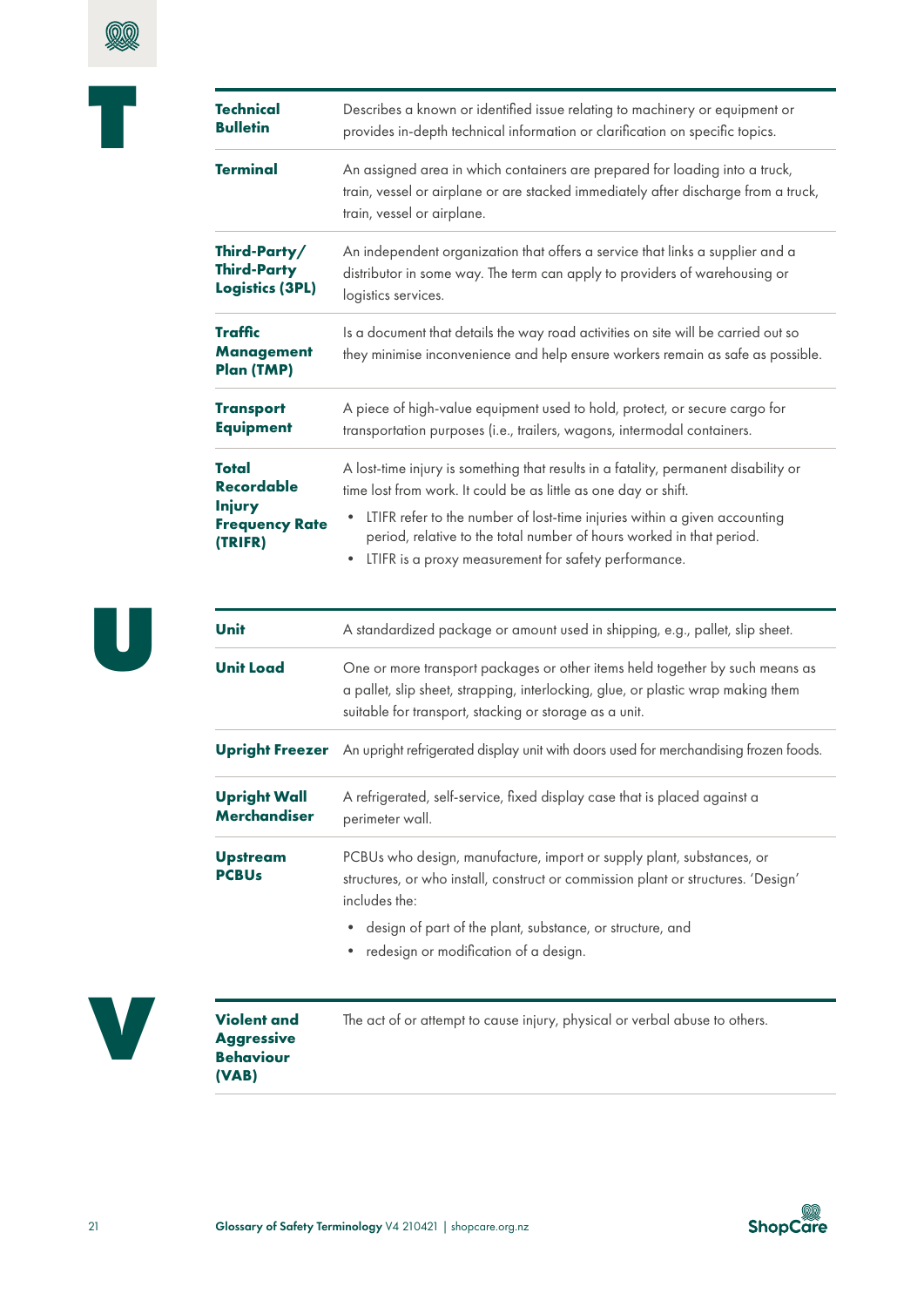<span id="page-21-0"></span>

| <b>Volunteer</b><br>Worker                                                                                      | A volunteer who carries out work in any capacity for a PCBU:<br>with the knowledge or consent of the PCBU, and<br>٠<br>on an ongoing and regular basis, and<br>٠<br>who is an integral part of the business or undertaking.<br>٠<br>Does not include a volunteer undertaking any of the following voluntary work<br>activities:<br>participating in a fund-raising activity.<br>assisting with sports or recreation for an educational institute, sports club,<br>or recreation club.<br>assisting with activities for an educational institute outside the premises of the<br>٠<br>educational institution.<br>providing care for another person in the volunteer's home.                                                                |
|-----------------------------------------------------------------------------------------------------------------|-------------------------------------------------------------------------------------------------------------------------------------------------------------------------------------------------------------------------------------------------------------------------------------------------------------------------------------------------------------------------------------------------------------------------------------------------------------------------------------------------------------------------------------------------------------------------------------------------------------------------------------------------------------------------------------------------------------------------------------------|
| Vulnerable<br><b>Road Users</b>                                                                                 | Road users not inside motor vehicles such as pedestrians, cyclists and<br>motorcyclists.                                                                                                                                                                                                                                                                                                                                                                                                                                                                                                                                                                                                                                                  |
| <b>Warrant of</b><br><b>Fitness (WoF)</b>                                                                       | A mandatory check to establish whether a private motor vehicle is roadworthy.                                                                                                                                                                                                                                                                                                                                                                                                                                                                                                                                                                                                                                                             |
| Wholesaler                                                                                                      | A company that buys directly from a manufacturer and sells to retailers and is<br>either affiliated (co-op or voluntary) or independent.                                                                                                                                                                                                                                                                                                                                                                                                                                                                                                                                                                                                  |
| <b>Worker</b><br><b>Engagement,</b><br><b>Participation,</b><br><b>Representation,</b><br><b>Representative</b> | Engagement - how a PCBU involves workers in health and safety matters and<br>decisions in the workplace. The PCBU has to engage with its workers when<br>doing or planning anything that will affect the worker's health and safety.<br>Participation - ways that workers can raise health and safety concerns suggest<br>ways to improve health and safety and be involved in decisions that affect work<br>health and safety.<br>Representation - having one or more people representing workers on health<br>and safety matters.<br>Representative - a person, such as a Health and Safety Representative, who<br>workers can approach health and safety issues who will, in turn, raise them with<br>the PCBU on the workers' behalf. |
| <b>Workplace</b>                                                                                                | Any place where a worker goes or is likely to be while at work, or where work is<br>being carried out or is customarily carried out. Most duties under HSWA relate<br>to the conduct of work. However, some duties are linked to workplaces.                                                                                                                                                                                                                                                                                                                                                                                                                                                                                              |
| <b>Workplace</b><br><b>Exposure</b><br><b>Standards</b><br>(WES)                                                | It is intended to be used as guidelines for health risk management. WES is an<br>important tool for monitoring the workplace environment. Where hazardous or<br>toxic substances exist in the same environment as workers, and the PCBU is<br>unable to successfully eliminate these substances from working environments,<br>they are required to minimise and monitor worker exposure.                                                                                                                                                                                                                                                                                                                                                  |



| <b>Q</b>      |
|---------------|
| <b>ShopCo</b> |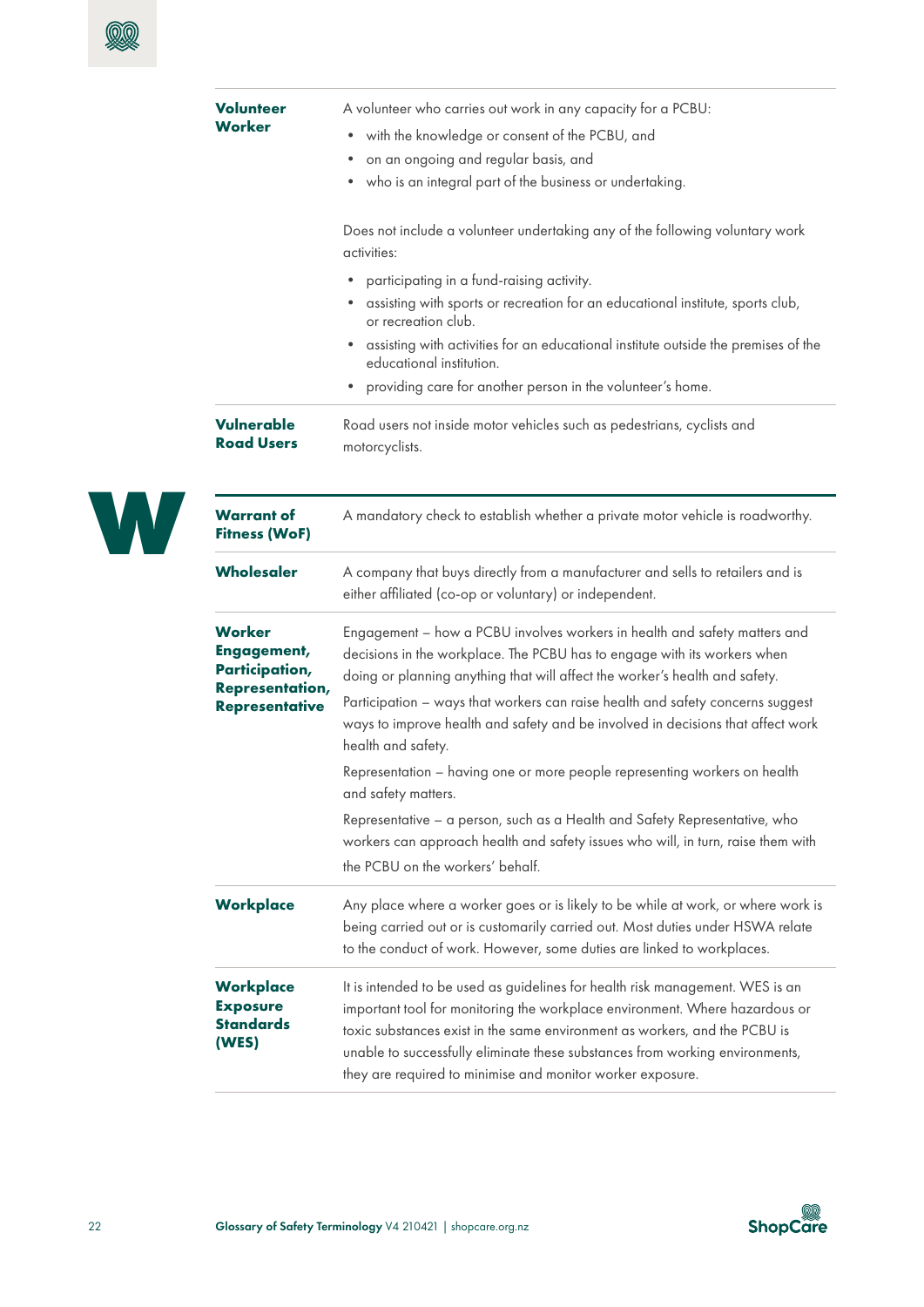### $@@$

| Worker              | An individual who carries out work in any capacity for a PCBU. A worker may<br>be an employee, a contractor or sub-contractor, an employee of a contractor or<br>sub-contractor, an employee of a labour-hire company, an outworking<br>(including a homeworker), an apprentice or a trainee, a person gaining work<br>experience or on a work trial, or a volunteer worker. Workers can be at any<br>level (e.g., managers are workers too). PCBU is also a worker if the PCBU is an<br>individual who carries out work in that business or undertaking. |
|---------------------|-----------------------------------------------------------------------------------------------------------------------------------------------------------------------------------------------------------------------------------------------------------------------------------------------------------------------------------------------------------------------------------------------------------------------------------------------------------------------------------------------------------------------------------------------------------|
| <b>Worksafe</b>     | The government agency that is the key work health and safety regulator. Other                                                                                                                                                                                                                                                                                                                                                                                                                                                                             |
| New Zealand/        | government agencies can be designated to carry out certain health and safety                                                                                                                                                                                                                                                                                                                                                                                                                                                                              |
| <b>Worksafe</b>     | functions, for example, Maritime New Zealand and the Civil Aviation Authority.                                                                                                                                                                                                                                                                                                                                                                                                                                                                            |
| <b>Work-related</b> | The impact work can have on people's health. In the past, it was known as                                                                                                                                                                                                                                                                                                                                                                                                                                                                                 |
| <b>Health</b>       | occupational health.                                                                                                                                                                                                                                                                                                                                                                                                                                                                                                                                      |
| <b>Wrapper</b>      | A machine used to wrap products.                                                                                                                                                                                                                                                                                                                                                                                                                                                                                                                          |